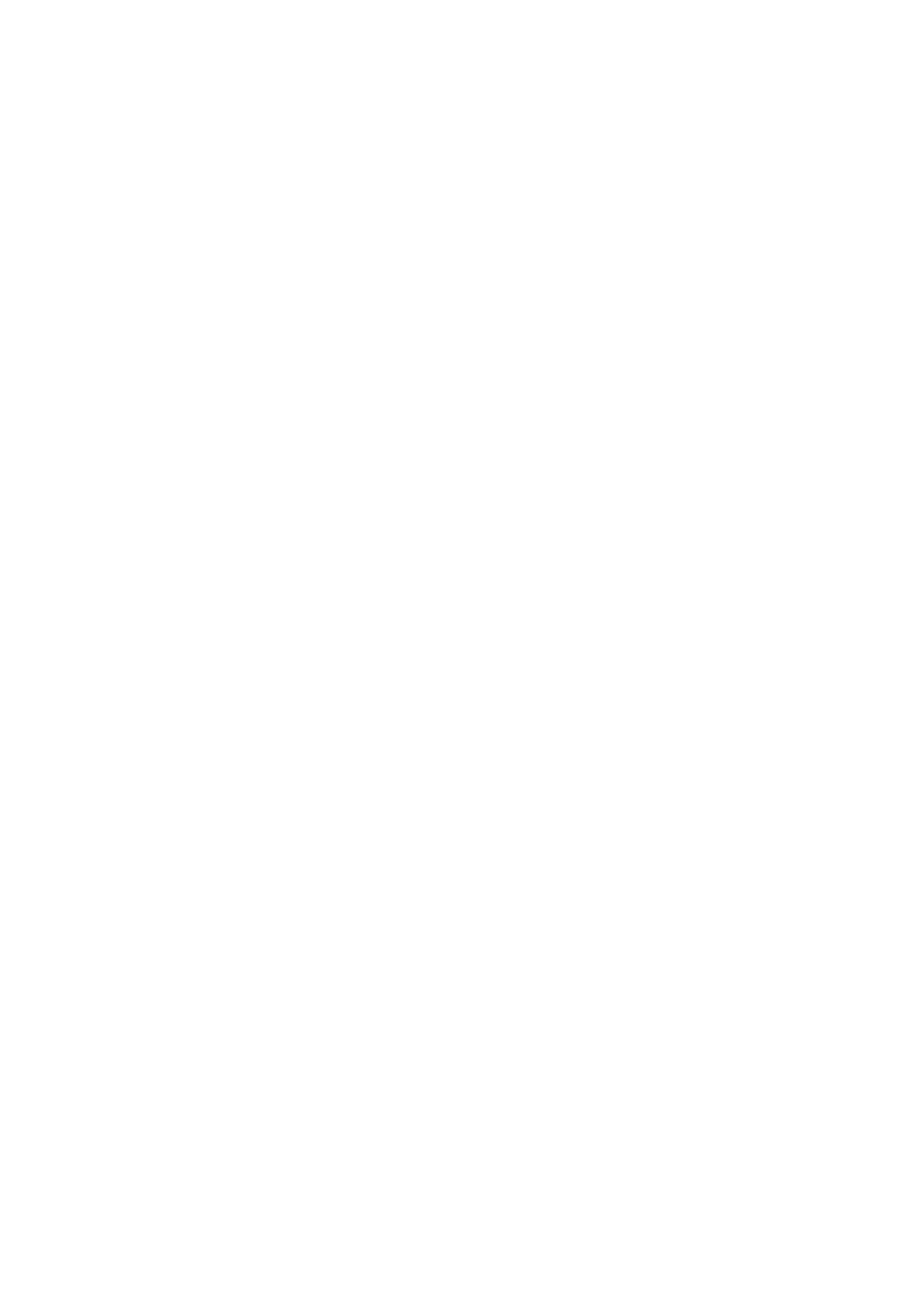## A False Distinction: The Division of Hezbollah into Political and Military Wings

### The Case for a Full Ban of Hezbollah

On July 22, the European Union made a counter-terrorism decision of great importance. After dithering for more than three decades, Europe placed Hezbollah's military wing on its terror list. The EU has struggled to articulate its position as the situation became increasingly dire after Hezbollah's military intervention in Syria to aid President Bashar Assad's regime in its efforts to wipe out insurgents and reformist groups.

The initial review of Hezbollah's status began in July 2012. Israel and the United States accused the Lebanese Shi'ite organization of blowing up a bus that month full of Israel tourists at the Black Sea resort of Burgas in Bulgaria. The bombing killed five Israelis and their Bulgarian bus driver; 32 Israelis suffered severe injuries.

The myth of a non-monolithic Hezbollah apparatus was reinforced at a meeting late that month between Erato Kozakou-Marcoullis, , then the foreign minister of Cyprus, which held the EU's rotating presidency, and then-Israeli foreign minister Avigdor Lieberman.

Kozakou-Marcoullis said: "The Lebanese Hezbollah is an organization that comprises a political party [and a] social services network." She qualified her remarks, however, adding, "Should there be tangible evidence of Hezbollah engaging in acts of terrorism, the EU would consider listing the organization."<sup>1</sup>

Concrete evidence emerged in—ironically—Kozakou-Marcoullis' country with the conviction of Hezbollah member Hossam Taleb Yaacoub. A Cypriot court sentenced Yaacoub to four years in prison for planning a terror attack against Israeli tourists on behalf of Hezbollah. The dual Swedish-Lebanese citizen admitted, nine months after the Burgas attack, to both being a member of Hezbollah and to "collecting information about the Jews. This is what my organization is doing, everywhere in the world."<sup>2</sup>

A False Distinction: The Division of Hezbollah into Political and Military Wings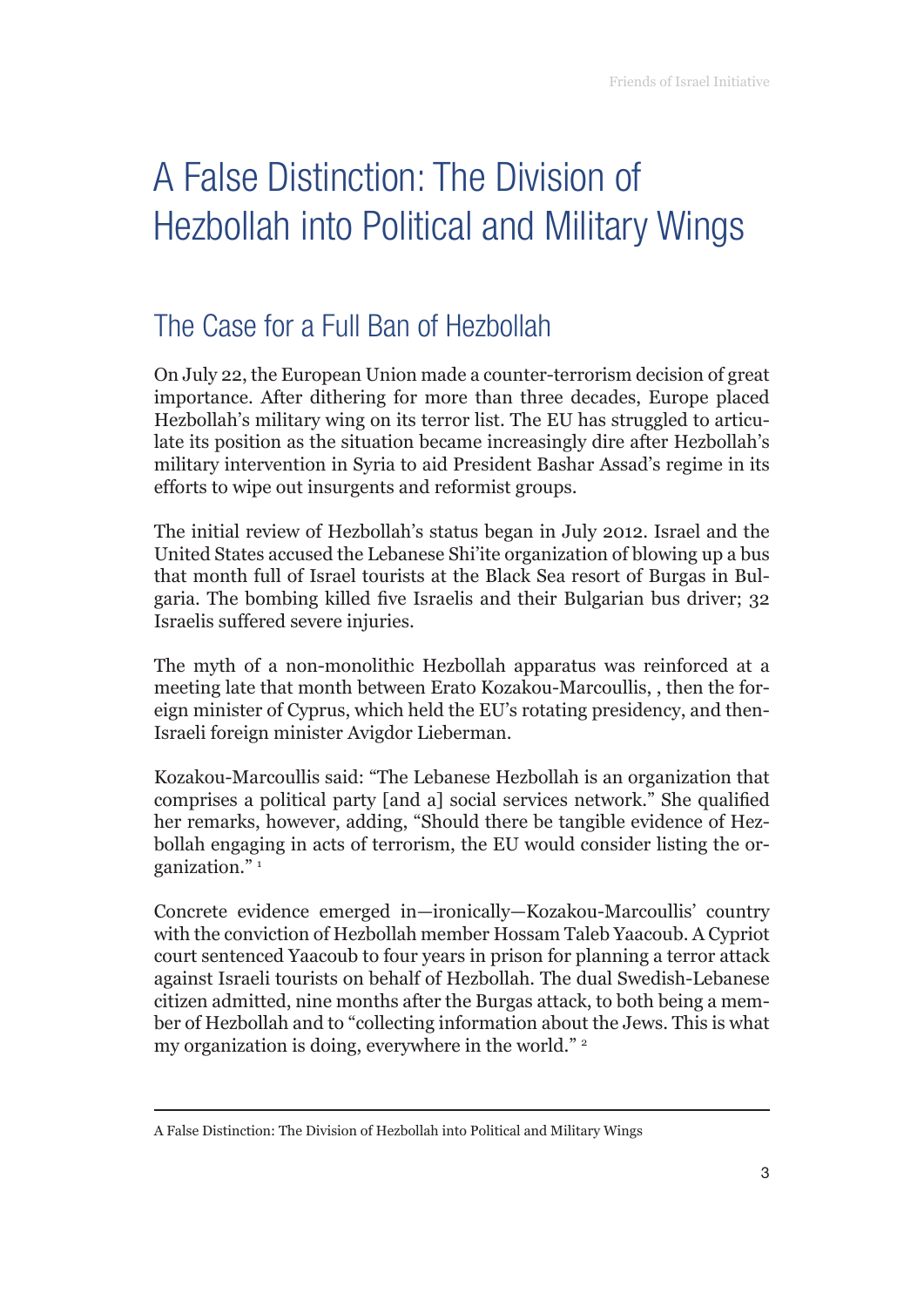The confluence of three events helped crystallize the EU's decision to blacklist Hezbollah's military wing: The Burgas bus bombing, the planned terrorism in Cyprus and Hezbollah's military intervention in Syria.

This policy paper will examine Europe's posture toward Hezbollah; the debate over the proscription of Hezbollah's military as a terrorist organization; the enforcement mechanisms available to the EU to impede and shut down Hezbollah's military activity; and, lastly, the pressing need to sanction Hezbollah's entire organization.

#### Prior EU Sanctions and Penalties against Hezbollah

The European Union's parliament went further in 2005 than the current EU half-measure in labeling Hezbollah's bombing attack in February of that year on Rafic Hariri, the former Prime Minister of Lebanon, who was killed along with 21 other people near the St. George Hotel in Beirut.

The EU's legislative body issued a non-binding resolution at the time, stating it "considers that clear evidence exists of terrorist activities on the part of Hezbollah and that the [European] Council should take all necessary steps to curtail them."

The only country within the EU to have outlawed Hezbollah in its entirety was the Netherlands in 2004. The country's General Intelligence and Security Service report that year stated, "Investigations have shown that Hezbollah's terrorist wing, the Hezbollah External Security Organisation, has been directly and indirectly involved in terrorist acts. It can also be concluded that Hezbollah's political and terrorist wings are controlled by one co-ordinating council. This means that there is indeed a link between these parts of the organisation. The Netherlands has changed its policy and no longer makes a distinction between the political and terrorist Hezbollah branches. The Netherlands informed the relevant EU bodies of its findings." 3

The Netherlands has gone to great efforts to persuade EU countries to reject the wings' distinction and ban Hezbollah as a whole. After Bulgaria's interior minister, Tsvetan Tsvetanov, announced this past February that two of the people behind the Burgas bombing are members of Hezbollah's military wing, the Dutch Embassy in Israel issued a statement: "The Netherlands has been calling for Hezbollah to be included on the EU list of terrorist

A False Distinction: The Division of Hezbollah into Political and Military Wings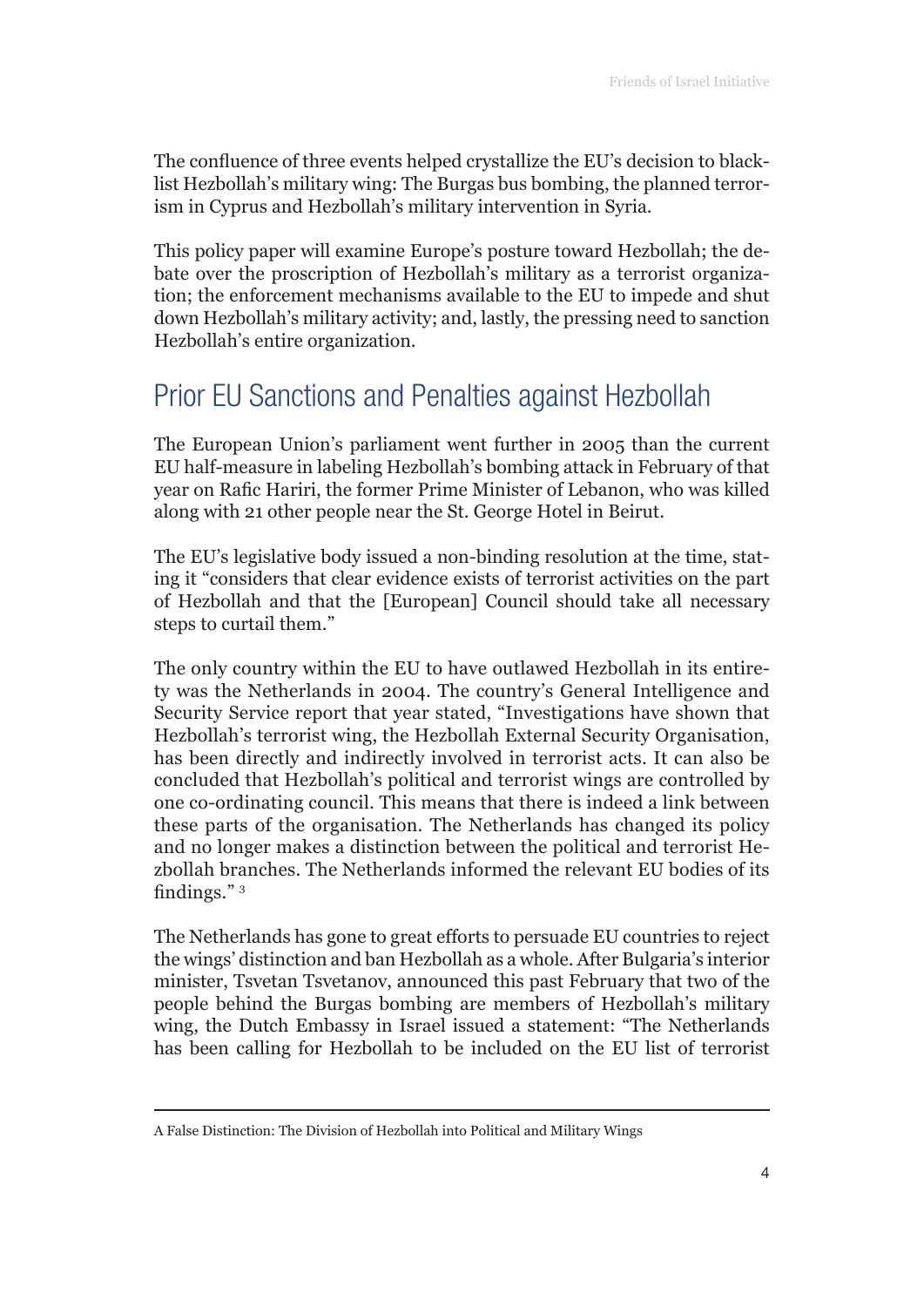organizations since 2004, and has consistently urged its EU partners to support such a move."

The current foreign minister, Frans Timmermans, and his predecessor have repeatedly stressed in public forums and in the media that Europe should place Hezbollah's entire organization on the EU-terror list.

Despite the Netherland's ban of Hezbollah, relations between major European political institutions and Hezbollah intensified. In a 2007 Wall Street Journal opinion article by Mark Dubowitz and Alexander Ritzmann, the two experts in the field of Iran-Hezbollah terrorism wrote<sup>4</sup> , "Berlin is also aware that representatives of Hezbollah's 'foreign affairs office' in Lebanon regularly travel to Germany to give orders to their followers."5

Germany's Friedrich Ebert Stiftung (FES), the primary think tank of Germany's governing political party at the time, the Social Democrats, organized a joint conference with Hezbollah in Beirut. The event was called the "Beirut International Conference on the Islamic World and Europe: From Dialogue Towards Understanding."

The Jerusalem-based watchdog NGO Monitor wrote in a report at the time: "The conference featured speakers from Hezbollah and Hamas, and the agenda included an item on 'occupation and resistance.'"6

Hezbollah's so-called raison d'être, "resistance" against Israel, is decoration for its terrorism against the Jewish state. One can now convincingly argue that "resistance" is merely a euphemism for Hezbollah's war against Syrian insurgents and reformists.

While Continental Europe—with the exception of the Netherlands—continued to recognize Hezbollah as a full-blown legitimate political actor in Lebanon, the United Kingdom cracked down on Hezbollah in 2008.

Triggering the changes in UK policy were Hezbollah's terroristic activities in Iraq. According to the Explanatory Memorandum to the Order to sanction Hezbollah, submitted to parliament, the British government wrote, "Hezbollah is actively involved in terrorist related activities. These activities include, but are not limited to, the provision of training and logistical and financial support to terrorist groups in Iraq and Palestine. The military wing of Hezbollah is involved in supporting Shia insurgent groups in Iraq to carry out attacks, including against Coalition forces. The military wing of Hezbollah

A False Distinction: The Division of Hezbollah into Political and Military Wings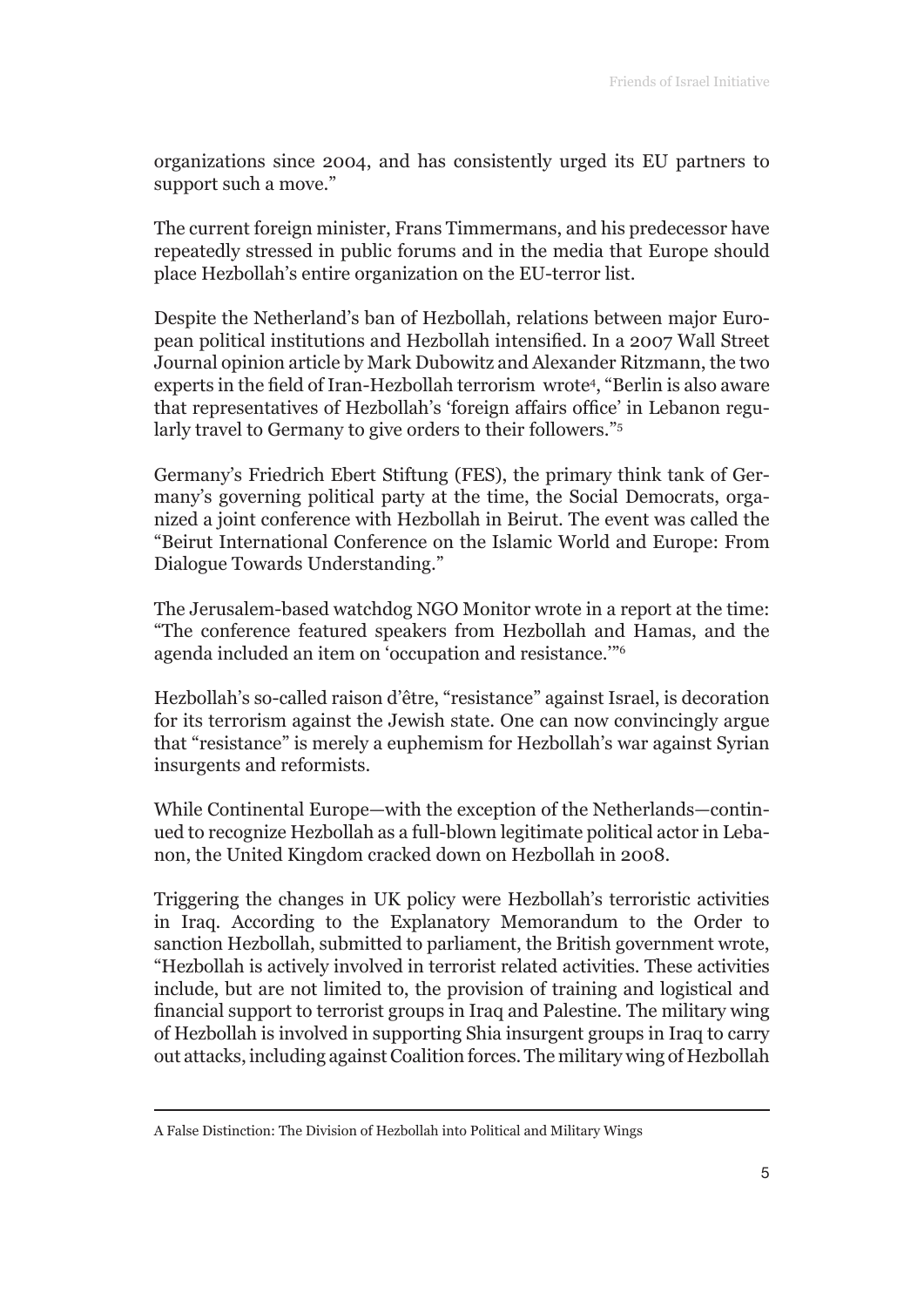has also provided support for Palestinian terrorist organisations such as the Hamas Izz al-Din al-Qassem Brigades and Palestinian Islamic Jihad." <sup>7</sup>

Although the UK cited Hezbollah's support of Hamas, which has been fully listed as a terrorist entity on the EU list since 2003, the chief aim of the British proscription was to stop Hezbollah's targeted killings of UK soldiers in Iraq and to jolt the organization into functioning as a non-militia political group.

It is worth recalling that former Prime Minister Gordon Brown told members of parliament that "Proscription will not affect Hezbollah's legitimate political and social wings, but we continue to call on Hezbollah to end its status as an armed group, to participate in the Lebanese democratic process, and to do so on the same terms as other political parties."

Britain was the first EU member to formalize the cookie-cutter approach to Hezbollah's various "wings."

Non-EU countries have placed a mixed bag of punitive measures on Hezbollah. The Australian government banned its military wing in 2003. Canada, the United States, Israel and Bahrain reject the separation of Hezbollah into parts and have imposed a full ban on Hezbollah within their territories. The Gulf Cooperation Council (GCC) – comprising six Arab countries – is slated to impose robust sanctions against Hezbollah that will surpass the EU measure. The Saudi paper Al-Watan reported the GCC's plan to penalize Hezbollah will be "more comprehensive than the EU's decision." 8

### EU Debate over Hezbollah Blacklisting

The consensus-driven nature of the EU decision-making process does not lend itself to swift action. The requirement that all 28 members of the EU reach agreement on a terror listing posed many challenges for the competing foreign policy interests of member states.

The first major push to blacklist Hezbollah took place in September 2012, at a meeting of EU foreign ministers in Cyprus. The United Kingdom and the Netherlands both urged their counterparts to sanction Hezbollah. British Foreign Secretary William Hague introduced the first appeal for a ban of Hezbollah's armed wing. He said the United Kingdom recommends that the EU "designate and sanction the military wing of Hezbollah."

A False Distinction: The Division of Hezbollah into Political and Military Wings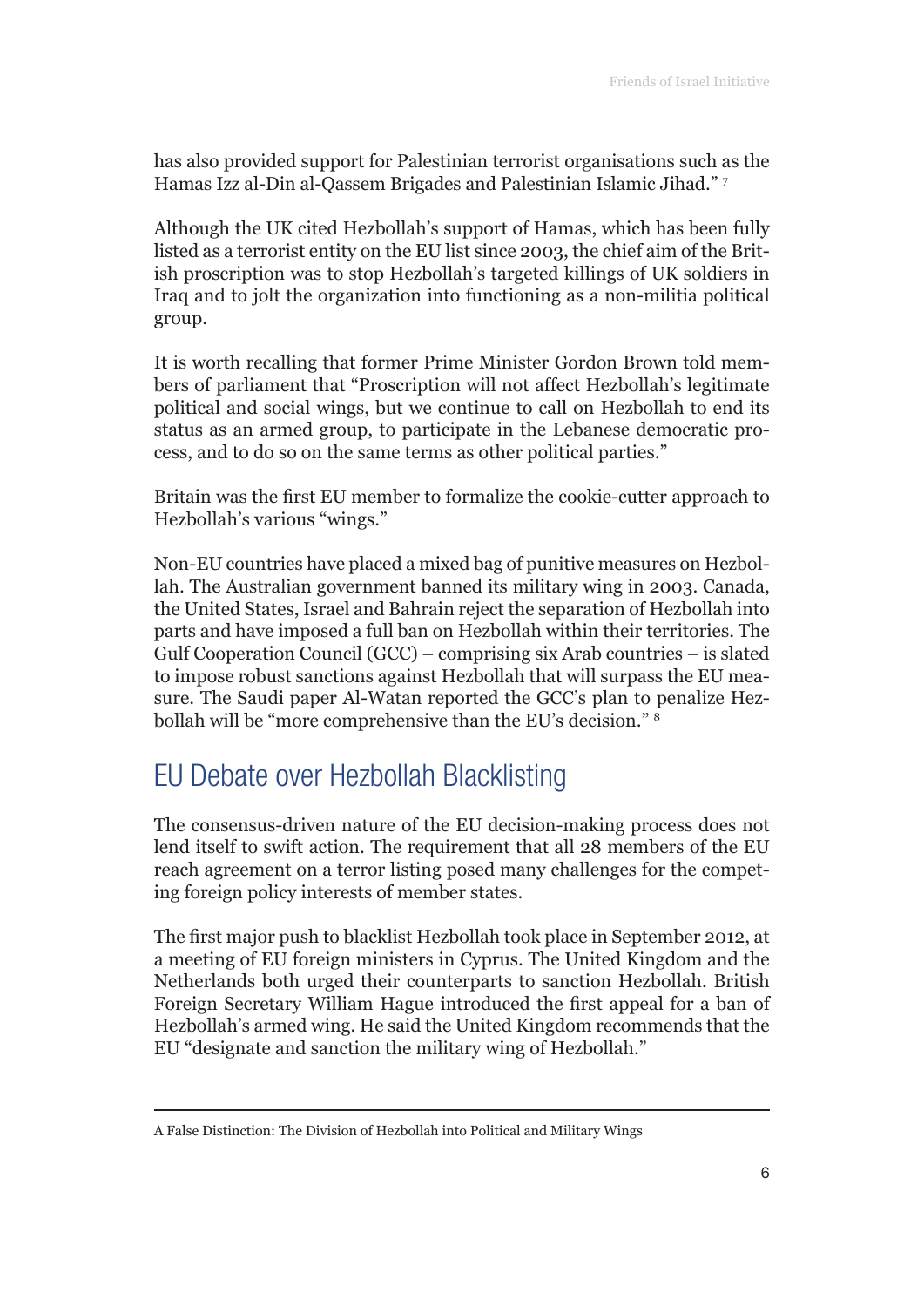The government of France showed no appetite at the time for a ban, insisting that any such measure meet a legal threshold within the EU to allow for a terror listing. "Until now the Europeans have said that to designate a group as a terrorist organization you have to have a judicial process under way against this organization, which is not the case at the present time," said French Foreign Minister Laurent Fabius at the Cyprus meeting. 9

The Jerusalem Post's diplomatic correspondent Herb Keinon reported about France's opposition to Hezbollah's inclusion on the EU-terror list shortly after the Burgas attack: "According to one official, the main country blocking these efforts is France, which has historic ties with Lebanon and feels its influence there would be diminished by such a move."

France's Ambassador to Israel Christophe Bigot outlined in November the worries about destabilizing Lebanon's fragile political coalition by sanctioning Hezbollah, which plays a key role in the Lebanese government. Bigot said, "Hezbollah has a lot of activities" and is "part of Lebanon's government." In addition, he observed that France has a long-standing military presence in South Lebanon as part of the UNIFIL operation to monitor the Israel-Lebanese border. 10

The other major European power, the Federal Republic of Germany, remained uninterested in penalizing Hezbollah. In a rare exception among the country's foreign policy and defense establishments, Philipp Missfelder, the Bundestag foreign policy spokesman and MP for Chancellor Angela Merkel's Christian Democratic Union party, said in August 2012 that "it is long overdue to place Hezbollah on the EU's list of terror organizations." 11

Missfelder would later urge a unilateral terror designation of Hezbollah, following the lead of the Netherlands, to outlaw Hezbollah's entire apparatus. His call for a national designation of Hezbollah was issued after Bulgaria attributed the Burgas attack to the Lebanese Shi'ite organization's military arm. 12 Germany is an interesting case, largely because of the considerable number of Hezbollah members and the organization's fundraising operations in the Federal Republic. The reluctance to designate Hezbollah was chalked up to concern about Hezbollah retaliatory action against Germany. "There's the overall fear if we're too noisy about this, Hezbollah might strike again. And it might not be Israeli tourists this time," said Sylke Tempel, the editor-in-chief of the German foreign affairs magazine Internationale Politik. 13

A False Distinction: The Division of Hezbollah into Political and Military Wings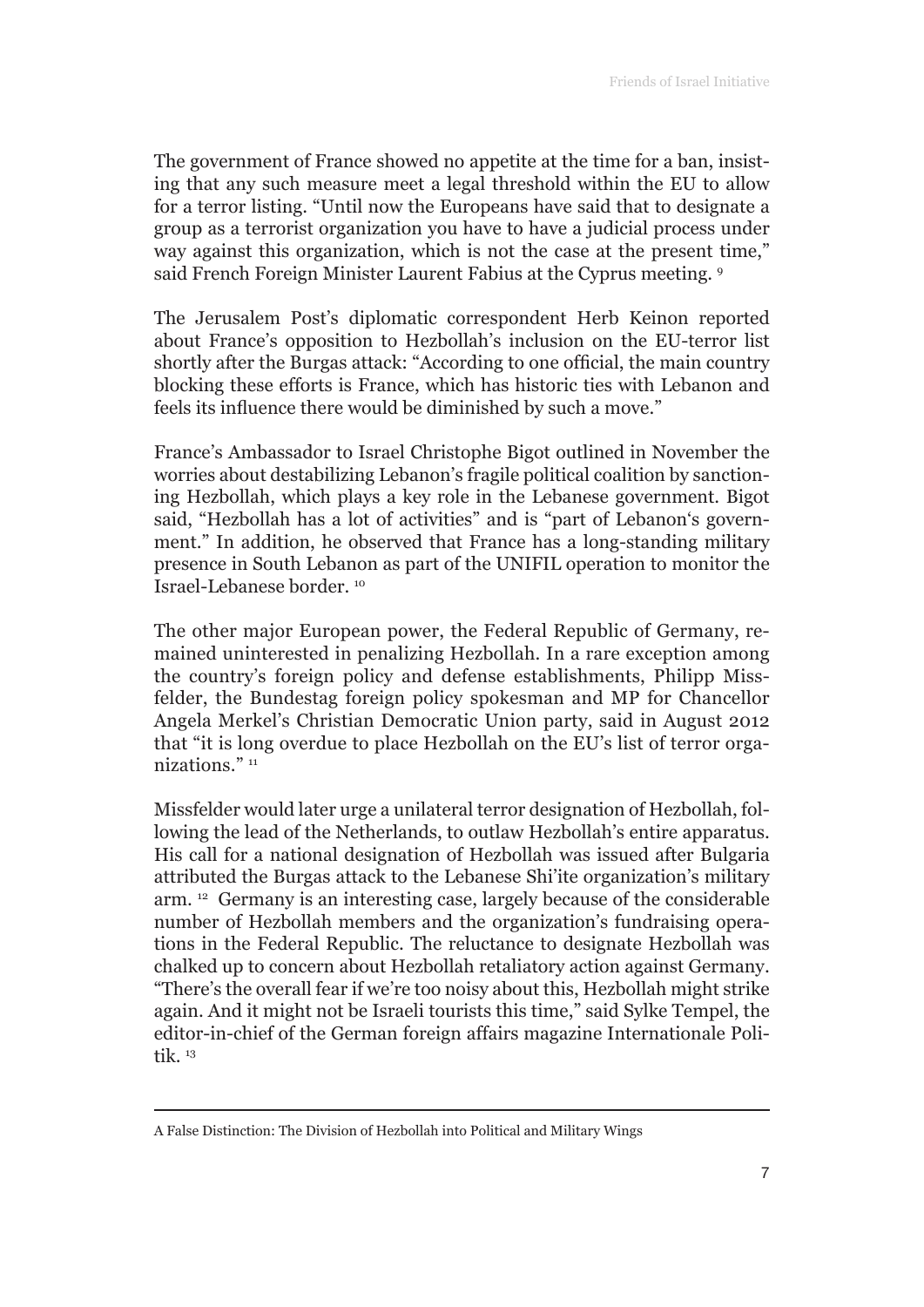According to a survey of Germany's 2012 regional and intelligence reports, Hezbollah has maintained a stable presence in the Federal Republic. There are currently 950 members in the country, the same number as in 2011. The intelligence agency's 2010 report showed the number of Hezbollah members to be 900. Germany's capital city Berlin has 250 active Hezbollah members. The 381-page 2012 intelligence report lists the Hezbollah attack on Israeli tourists in Burgas, Bulgaria, under the rubric of Islamic terrorism.

Spain's government stressed in November that a consensus decision among the EU's members is critical, as is the results of the Burgas inquiry. Deputy Foreign Minister Gonzalo de Benito said the conclusions about Burgas "will be essential" for the EU process to list the Lebanese organization as a terrorist entity.

Belgium considered during the formative stages of the EU process a limited ban of Hezbollah. Michel Malherbe, a spokesman for the Belgium Foreign Ministry, said, "We believe that it could make sense, instead of qualifying Hezbollah as a whole, to isolate armed subgroups, or individuals. This method has proven its merits, and deserves a try." 14

It is worth recalling that the late Imad Mughniyeh, who was known as the head of Hezbollah's security force, was placed on the EU's list of wanted terrorism suspects in 2001. The inclusion of Mughniyeh on the list failed to deter Hezbollah's terror attacks on European soil. 15

Some of the other notable countries that voiced objections to banning Hezbollah were Ireland, Austria and the Czech Republic. Ireland and Austria have troops serving as part of the UNIFIL mission. Austria decided to withdraw its troops from the Golan Heights in June. The Austrians served as part of the United Nations Disengagement Observer Force to monitor the Syrian-Israel border.

The Czech Republic articulated concerns about a military designation prohibiting communication with Hezbollah politicians in Beirut. On a side note, the two Hezbollah operatives suspected of executing the Burgas attack are Meliad Farah (a.k.a. Hussein Hussein), a dual Lebanese-Australian national, and Hassan El Hajj Hassan, a dual Canadian-Lebanese national. Both men used Poland, the Czech Republic and Romania as entry and exit points for their Hezbollah activities.

A False Distinction: The Division of Hezbollah into Political and Military Wings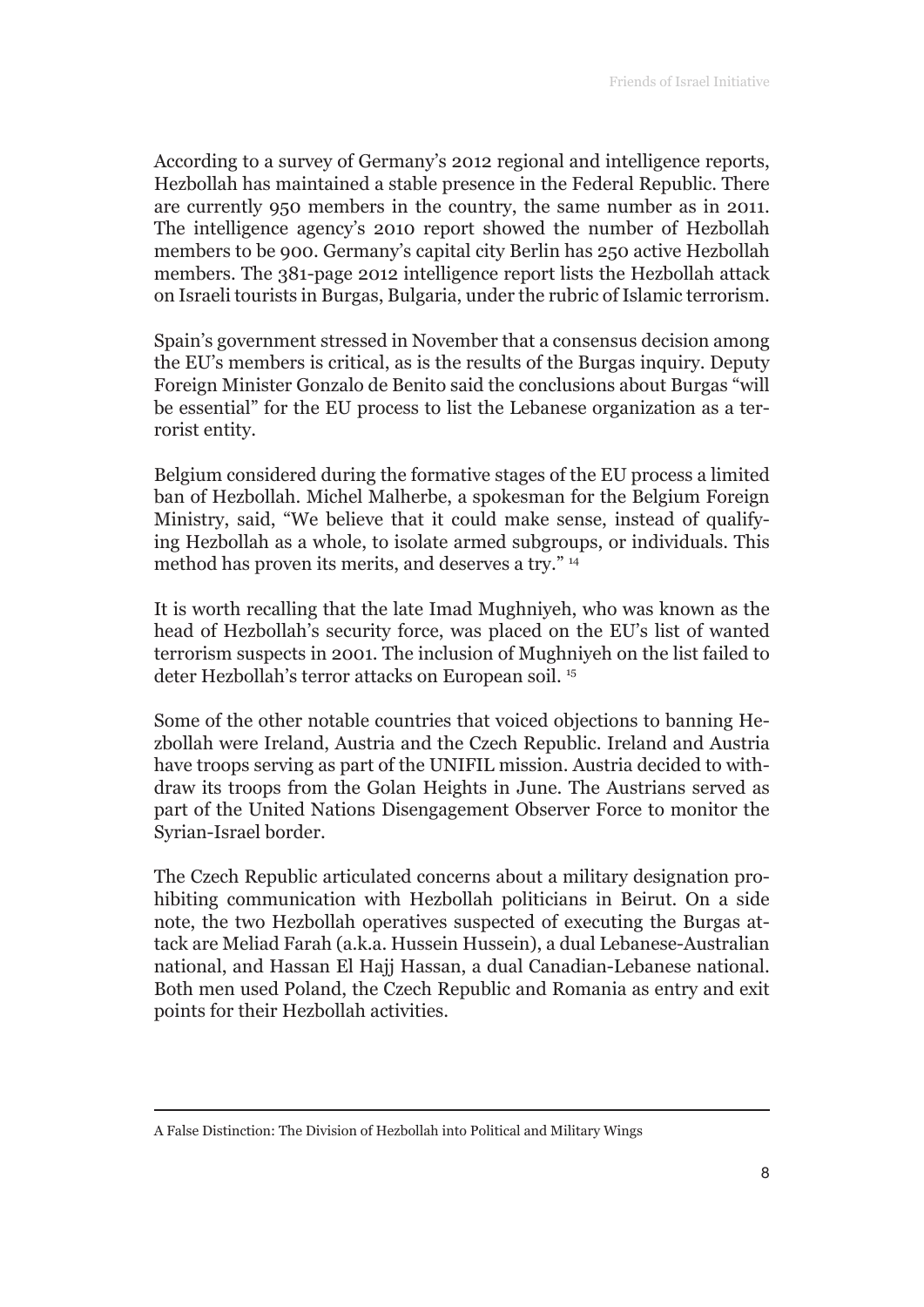## Principal Objections to Hezbollah Proscription and Counter-Arguments

France and Germany insisted that placement of Hezbollah on the EU terror list would need to meet legal criteria to block a reversal by EU courts. In sharp contrast, counter-terrorism experts argued that the EU threshold for a terrorism designation was much lower. Dr. Guido Steinberg, one of Germany's leading students of counter-terrorism, told the daily Die Welt, days before the results of the Burgas investigation, that based on the conditions of the EU-terror list, "Hezbollah qualified itself." <sup>16</sup>

The EU defines terrorist acts as "intentional acts which, given their nature or context, may seriously damage a country or international organization and which are defined as an offence under national law."

According to the aforesaid EU standard, there was no shortage of proof to demonstrate Hezbollah terrorism within the territory of Europe prior the Burgas attack.

As Dr. Matthew Levitt, a senior fellow and director of the Stein Program on Counterterrorism and Intelligence at the Washington Institute for Near East Policy, wrote, the Burgas case sparked a fresh debate within the EU over a Hezbollah designation. The investigatory results of the Bulgarian interior minister laid the foundation for the cumbersome EU-decision making process to unfold.

Levitt further wrote that the findings of the Bulgarian interior minister met the requirements of the EU statute: "A competent authority is a judicial authority or, where judicial authorities have no competence in the area, an equivalent competent authority."

The March court ruling in Cyprus added a second layer of "competent authority" evidence for the advocates seeking an EU terror designation of Hezbollah. A three-judge panel convicted Hossam Taleb Yaacoub, a dual Swedish-Lebanese citizen and confessed member of Hezbollah, for his participation in planned attacks against Israelis. Tasia Psara-Miltiadou, the senior judge on the panel, said, "There is no doubt that this group has multiple members and proceeds with various activities, including military training of its members. Therefore, the court rules that Hezbollah acts as a criminal organization."

A False Distinction: The Division of Hezbollah into Political and Military Wings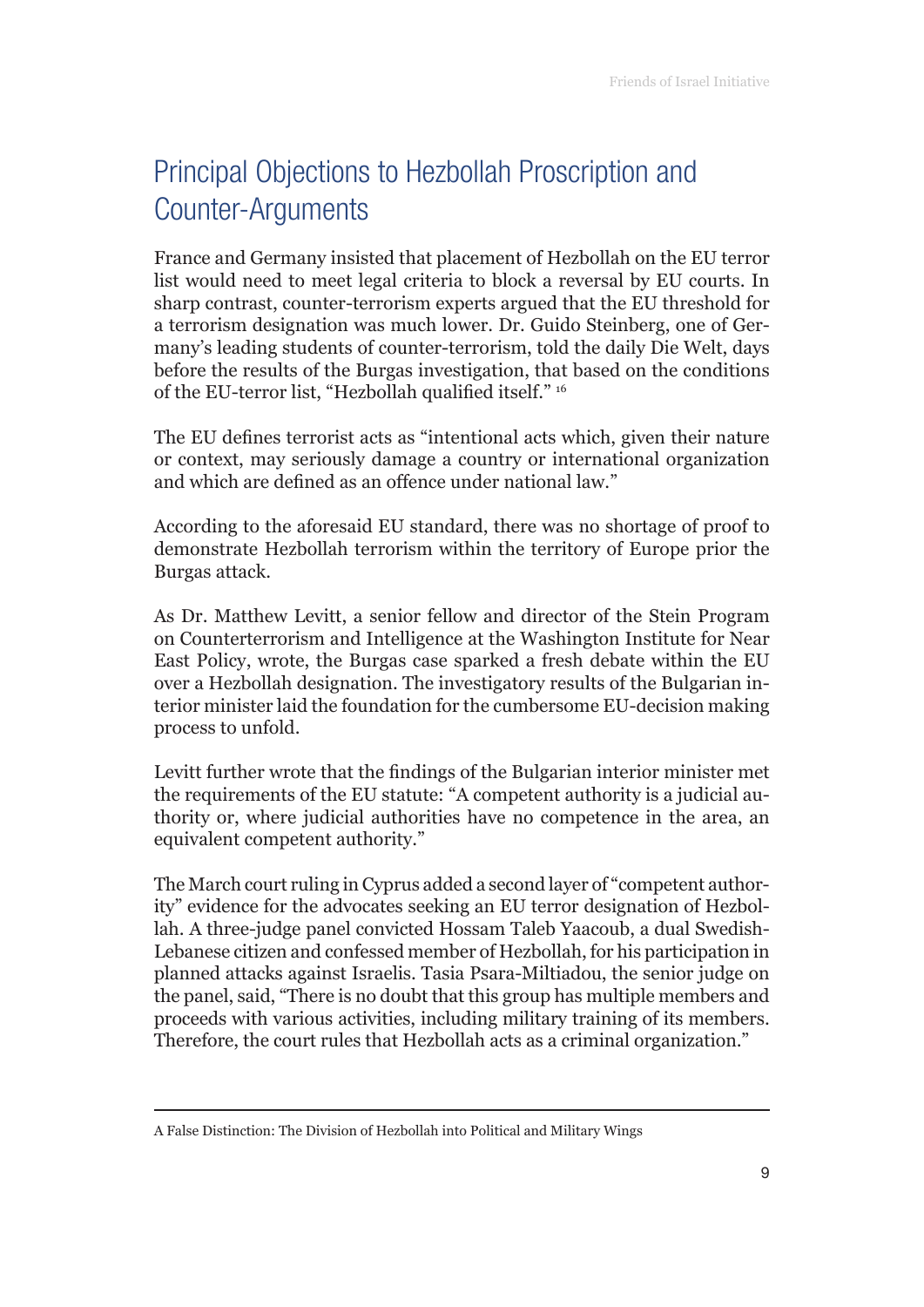Yaacoub's Hezbollah activities covered at least three EU countries. In addition to his observation and organizational mission in Cyprus, he met his handlers in Lyon, France, and in Amsterdam.

The combined Hezbollah activities focused on attacks within the EU, specifically the Burgas and Cyprus cases, encompass seven EU member states. In short, Hezbollah's terrorism operations over the last few years spanned Romania, the Czech Republic, Poland, Bulgaria, France, the Netherlands and Cyprus.

 In a case largely ignored by European media, in early April, a criminal court in Haifa sentenced an Israeli Arab to seven years in prison for espionage activities on behalf of Hezbollah. He met with his handlers in Denmark. Notable critics argued that the EU's passivity and inertia about tackling its Hezbollah problem was grounded in political inaction. Claude Moniquet, a former agent with France's foreign intelligence agency and the founder of the European Strategic Intelligence and Security Center, said, "The EU's problem with Hezbollah was never lacking intelligence. It's lacking deter $mination."$ <sup>17</sup>

The growing evidence of Hezbollah's terrorism on European soil did not influence a change in the behavior of France. The game-changing event for Paris was Hezbollah's infusion of troops into Syria to rescue Assad's regime. Hezbollah leader Hassan Nasrallah's declaration of war on Syrian insurgents in late May simply made it impossible to ignore what had been an open secret since 2011.

Foreign Minister Fabius announced in late May: "Given the decisions that Hezbollah has taken and the fact that it has fought extremely hard against the Syrian population, I confirm that France will propose to place Hezbollah's military wing on the list of terrorist organizations."

Stability for Lebanon in particular and for the greater Middle East in general had been the departure point for France and a number of other EU member states in vehemently opposing a blacklisting of Hezbollah.

The crucial role of Hezbollah in bolstering the blood-soaked rule of Assad and the retaliatory rocket attacks and current round of bombings within Lebanon—has debunked the stability argument raised by France, Germany, Austrian and a number of other EU member states.

A False Distinction: The Division of Hezbollah into Political and Military Wings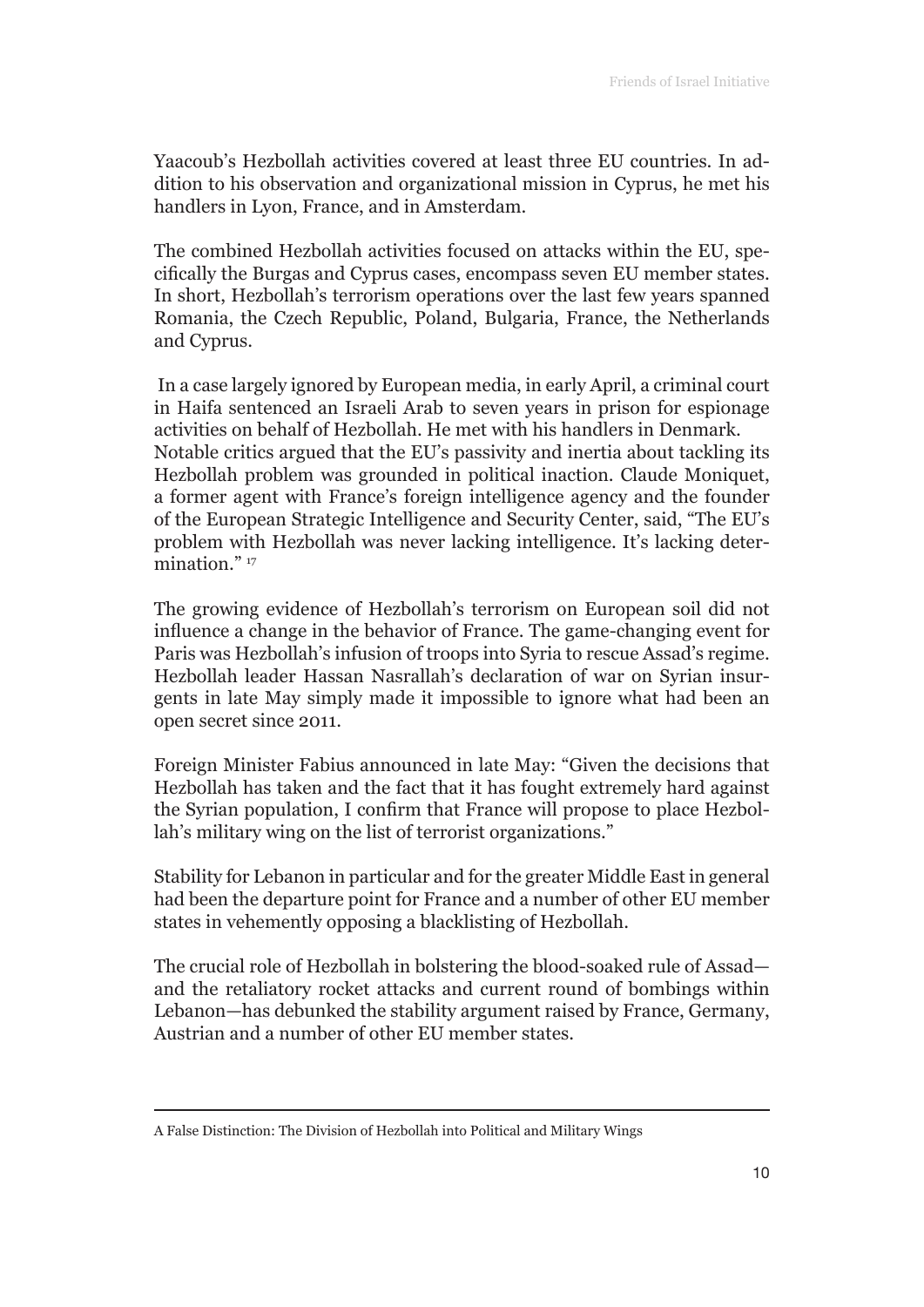Comments by Gilles de Kerchove, the EU's counter-terrorism director, in January mirrored the thinking at the time of many EU foreign ministries. "For Hezbollah, you might ask, given the situation in Lebanon, which is a highly fragile, highly fragmented country, is listing it going to help you achieve what you want? ... There is no automatic listing just because you have been behind a terrorist attack. It's not only the legal requirement that you have to take into consideration, it's also a political assessment of the context and the timing," said de Kerchove. 18

Responding to de Kerchove's warning about fragmenting Lebanon's political situation, Tony Badran, an expert on the Levant, analyzed Hezbollah's role in sharply exacerbating the volatile nature of Lebanese society.

He wrote, "Hezbollah has thoroughly subverted the country and its citizens in virtually every aspect. Left unmolested, Hezbollah not only undermines Lebanon's security, institutions, and political system, but is also on track to compromise its foreign relations, ruin its financial system, and destroy whatever remains of its social cohesion. The most obvious threat has been and continues to be Hezbollah's illegal arsenal." 19

Europe, with its massive counter-terrorism blind spot, following the logic of Badran, fails to understand the mushrooming, destabilizing role of Hezbollah within Lebanese society prior to its invasion of Syria.

## The False Dichotomy of Hezbollah's Entity into Military and Political Wings

Europe's decision to impose a cookie-cutter approach on Hezbollah's organization, separating it into a non-violent political/social wing, on the one hand, and an armed militia, on the other hand, sparked criticism from many quarters.

By way of background, with the exception of the Netherlands and pockets of politicians in the United Kingdom, Ireland and Germany, there is scarce official recognition within the EU that Hezbollah is a monolithic organization.

Alan Shatter, Ireland's minister for defense, stated during his March visit to Beirut, "I don't believe that distinction is a valid distinction. I think Hezbollah is a single organization. It doesn't reflect ... the structure of the IRA

A False Distinction: The Division of Hezbollah into Political and Military Wings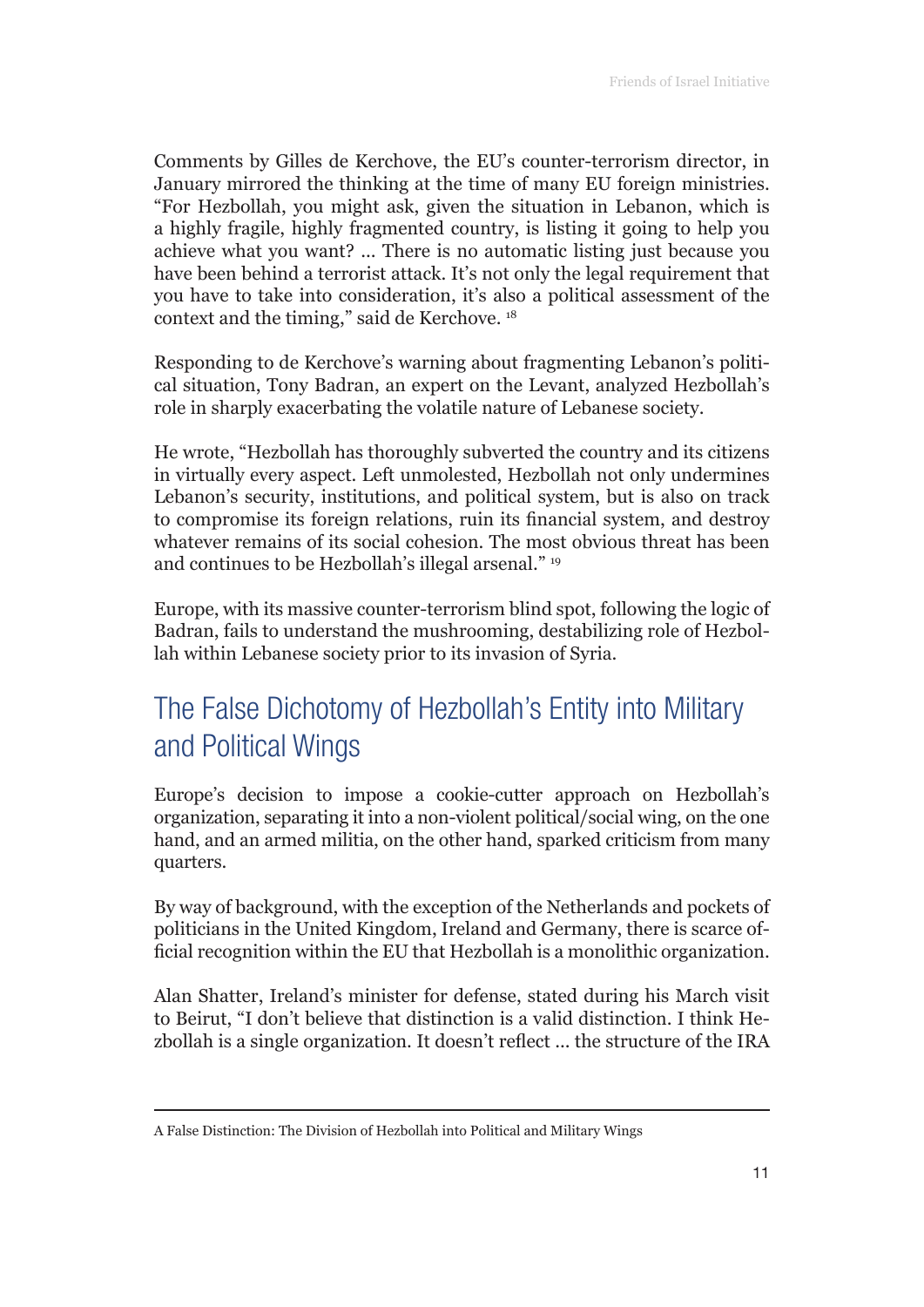[Irish Republican Army] where the IRA, or Provisional IRA, was a military wing and Sinn Fein was a political wing." 20

Dublin, which held the EU's rotating presidency during the debate over proscribing Hezbollah, resisted the major European powers until the 11th hour. Ireland's ostensible concern was the security of its troops based in South Lebanon as part of the UNIFIL mission. Critics saw a streak of anti-Israel behavior in Irish foreign policy because the country has over the years taken a hard line toward the Jewish state.

It is worth recalling that the current CIA, director John Brennan, who formerly served President Barack Obama as his senior advisor for counter-terrorism policy, chastised Europe, in strong terms, at a meeting last October in Dublin: "Failure to designate Hezbollah as a terrorist organization makes it harder to defend our countries and protect our citizens."

Brennan added, "We call upon our European allies and partners–including the EU–to join us, not only in recognizing Hezbollah's terrorist and criminal activities, but in condemning and disrupting those activities."

He also made an important contribution to spotlighting the relations among the troika of Hezbollah, Iran and Syria. Brennan said US and European countries must hold the Islamic Republic of Iran and Syria's regime responsible for their sponsorship of Hezbollah.

The editorial and opinion pages of major US and British news organizations published a stream of articles urging the EU to ban Hezbollah's entire apparatus and not fall into the trap of splitting the entity into parts.

The opening salvo in the European press debate was The Times January opinion article titled "Don't mince words. Hezbollah are terrorists," by former Spanish Prime Minister José María Aznar and David Trimble, the former first minister of Northern Ireland and recipient of the Noble Peace Prize. 22

Bloomberg asked in its editorial headline: "Why Does Europe Think Hezbollah Is Only Partly Terrorist?" The editors answered their question with a stern recommendation: "Europe should end the charade, list the entire group as the terrorist organization that it is, and shut down Hezbollah's funding and recruiting operations in Europe."<sup>23</sup>

A False Distinction: The Division of Hezbollah into Political and Military Wings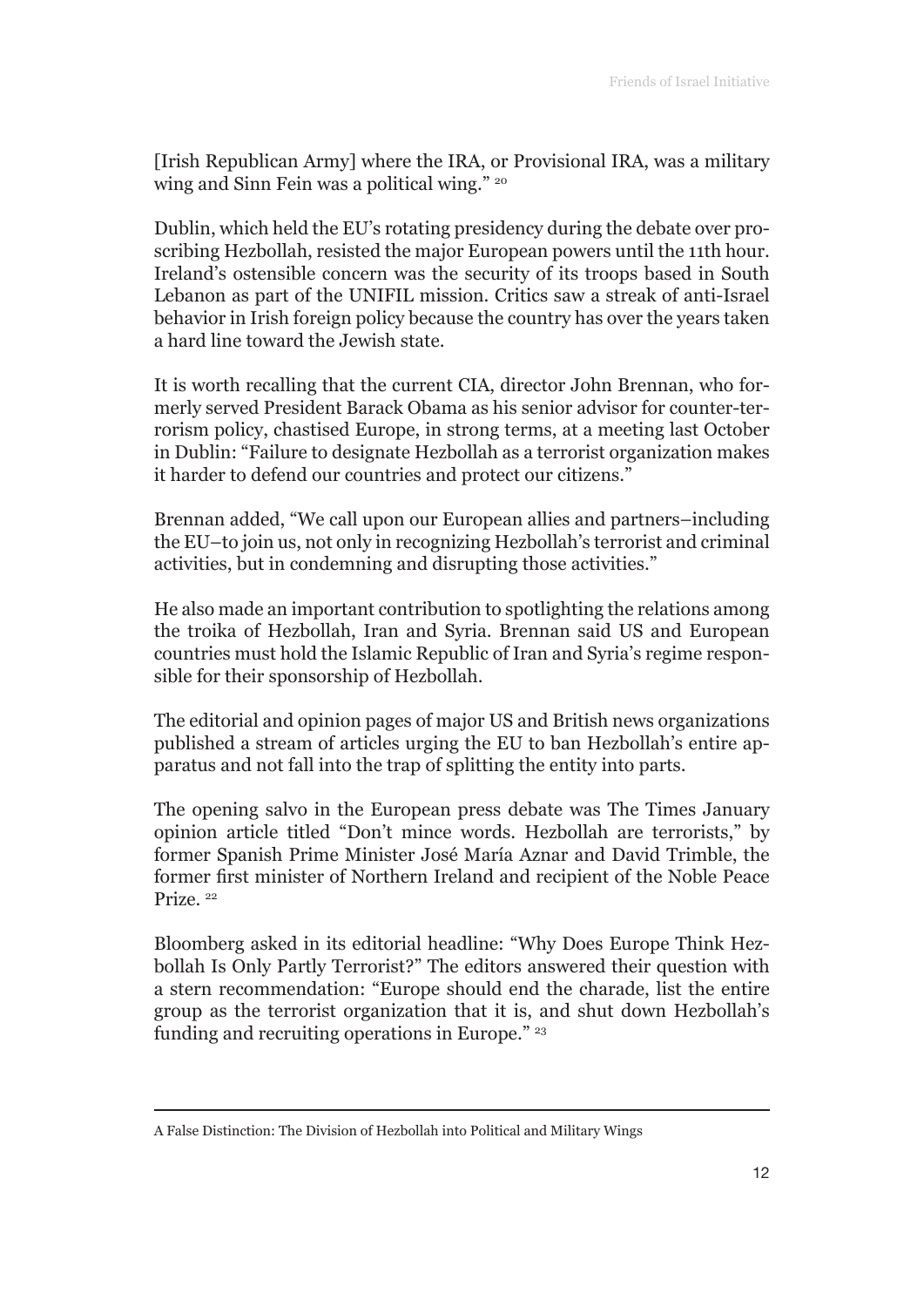President Obama's former national security advisor Thomas E. Donilon penned a February New York Times article urging European to "disrupt its [Hezbollah's] operational networks, stop flows of financial assistance to the group, crack down on Hezbollah-linked criminal enterprises and condemn the organization's leaders for their continued pursuit of terrorism." He said "Europe must now act collectively and respond resolutely to this attack within its borders by adding Hezbollah to the European Union's terrorist list." $24$ 

A report by the United States Congressional Research Service concluded that "Hezbollah has a unified leadership structure that oversees the organization's complementary, partially compartmentalized elements."

Groups of Democratic and Republican US senators and congressional representatives have urged, in a series of letters and in the press since the Burgas bombing, that the EU designate Hezbollah's entire organization as a terrorist entity. After the EU blacklisted Hezbollah's military wing, 47 members of Congress sent a letter to the EU's chief diplomat, Catherine Ashton, requesting that the EU move to a full-blown designation.

According to the letter, "This designation is a significant step in preventing terrorism and loss of life. However, we maintain that there is no difference between Hezbollah's political and military wings.... The same leadership oversees the political, social, criminal and terrorist operations.... We hope that the EU will consider designating the whole of Hezbollah as a terrorist organization." 25

In what was interpreted as a clear reference to the EU debate about whether to outlaw Hezbollah, President Obama said in Jerusalem during his May visit that "Every country that values justice should call Hezbollah what it truly is–a terrorist organization."

## Hezbollah's Top Leadership Defines its Organization as a Monolithic Entity

It is a telling sign that Hezbollah's senior leaders, including Nasrallah, flatly reject the EU's classification of its organization into military and political wings. Over ten years ago, Mohammed Fannish, a member of the so-called "political bureau" of Hezbollah and former Lebanese energy minister,

A False Distinction: The Division of Hezbollah into Political and Military Wings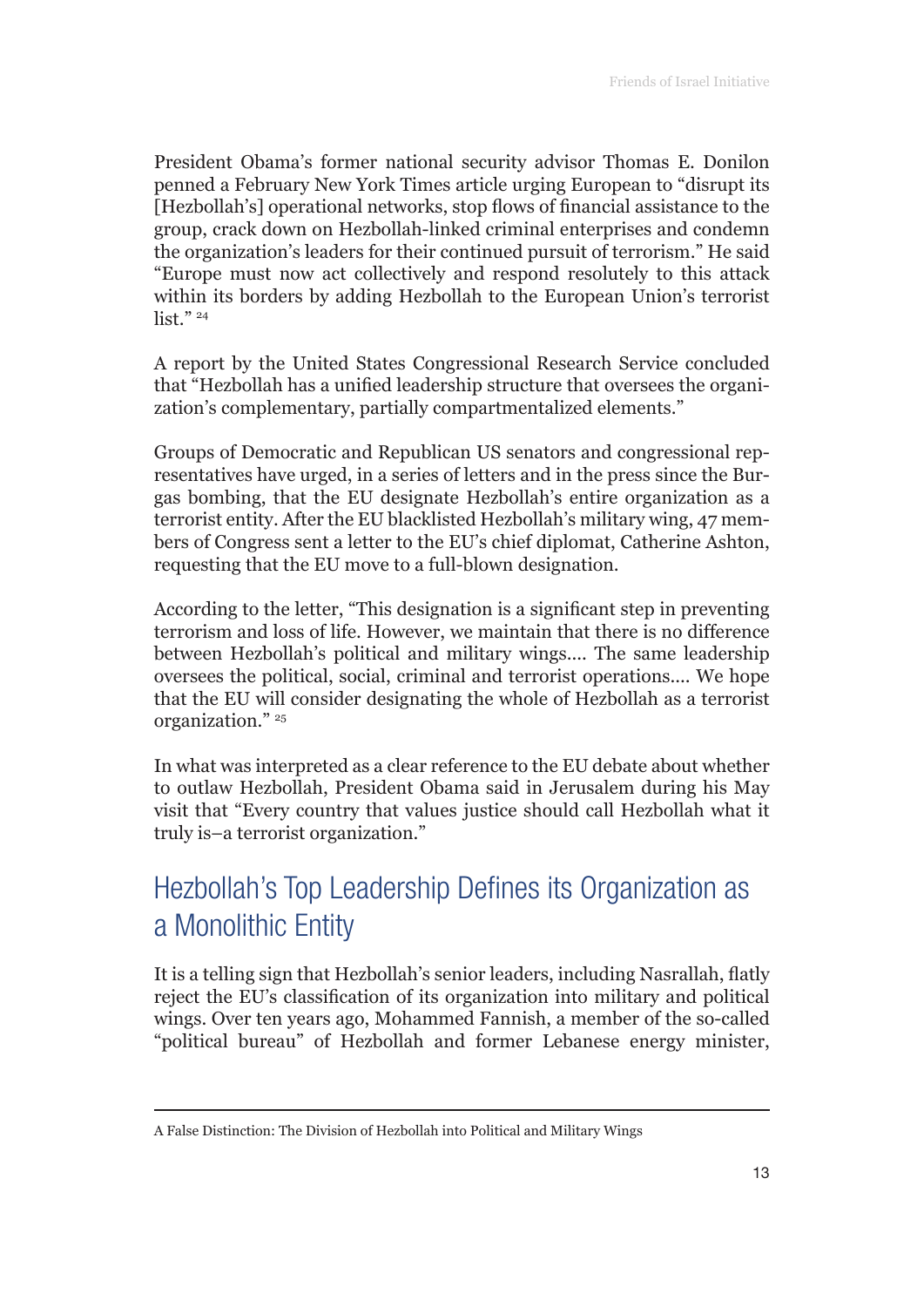declared in 2002, "I can state that there is no separating between Hezbollah's military and political arms."

A mere seven years later, following the UK's decision to demarcate Hezbollah into military and political wings in 2008, Hezbollah deputy leader Naim Qassem told the Los Angeles Times in 2009 that the "same leadership that directs the parliamentary and government work also leads jihad actions in the struggle against Israel." 26 And in October, 2012, Hezbollah's Qassem reiterated his organization's view of its inner workings: "We don't have a military wing and a political one; we don't have Hezbollah on one hand and the resistance party on the other.… Every element of Hezbollah, from commanders to members as well as our various capabilities, are in the service of the resistance, and we have nothing but the resistance as a priority."

A few days after the EU sanctioned Hezbollah's military wing, Nasrallah lampooned and mocked the separation of his organization into distinct parts. "A government without Hezbollah will never be formed," he declared. "Just as a joke I propose that our ministers in the next government be from the military wing of Hezbollah."

There are dozens of pronouncements from Hezbollah politicians and officials dating back to the 1990s, in which the Hezbollah representatives stressed the unified nature of their organization.

All of this helps to explains why many leading counter-terrorism experts on both sides of the Atlantic view the EU's decision to ban Hezbollah's military wing as drawing an artificial distinction.

#### Hezbollah's Networks and Operatives in Europe

Hezbollah's entanglement in Syria coupled with its growing isolation within the Sunni Arab world has left it more vulnerable than at any time in its history. Bilal Y. Saab, the executive director and head of research of the Institute for Near East and Gulf Military Analysis North America, addressed the possible demise of Hezbollah in an August Foreign Affairs article titled "Hezbollah Under Fire: Could the Bombing in Beirut Spell the End of the Shia Group?" 27

A False Distinction: The Division of Hezbollah into Political and Military Wings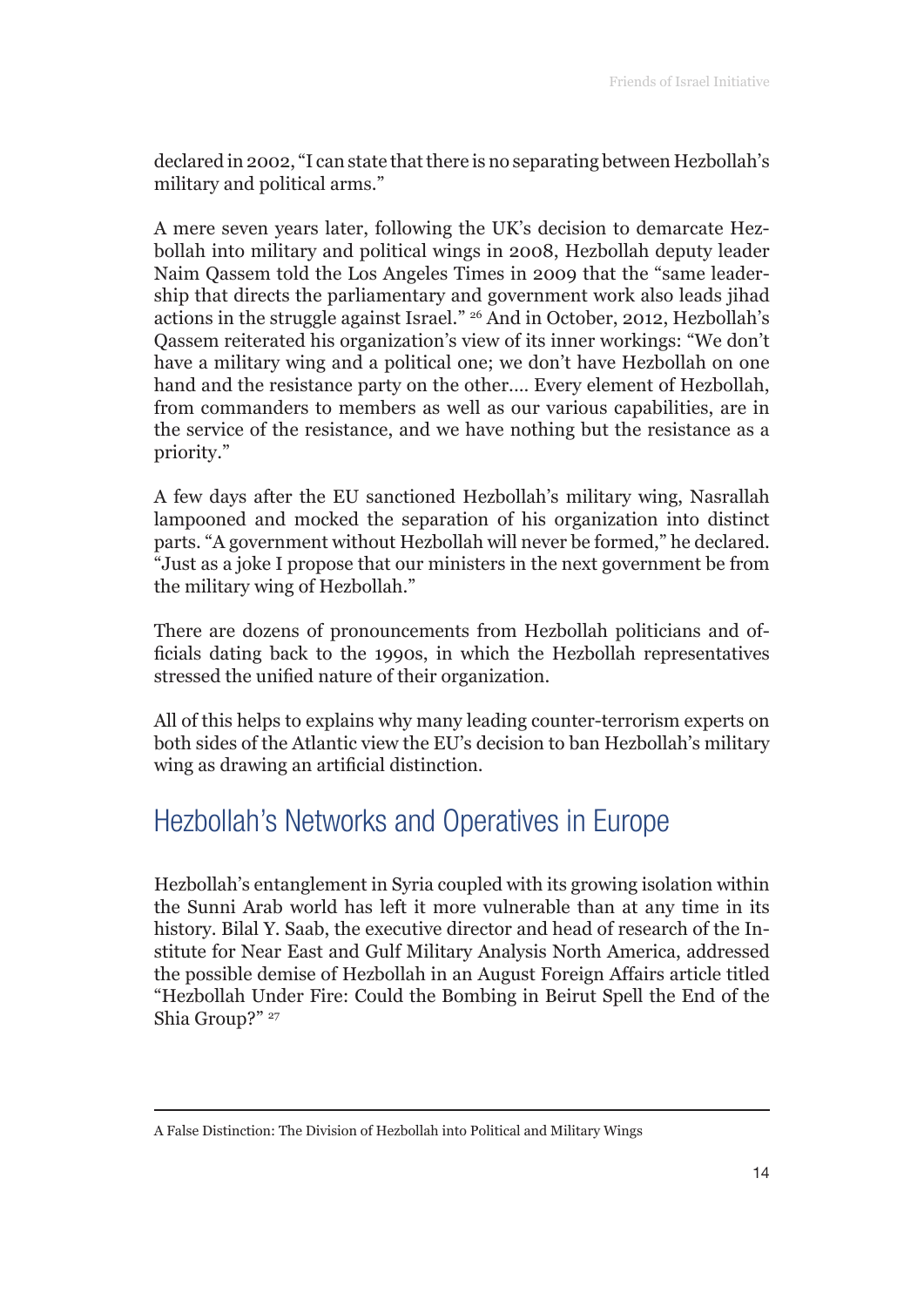While Hezbollah experts do not envision Nasrallah withdrawing his military personnel from Syria (or ending Hezbollah's global terrorism) because of EU sanctions, the Lebanese Shi'ite organization has experienced an erosion of its legitimacy and may experience heavy financial hits in the near future. It is worth recalling that Nasrallah told Arab media in 2005 that a European terror designation would "destroy Hezbollah. The sources of our funding will dry up and the sources of moral, political and material support will be destroyed."

The EU's targeted sanction, it can be argued, is cutting into Hezbollah's moral and political backing. The partial terror designation has contributed to pushing Hezbollah into the international pariah camp.

There remains a question mark over whether the EU can impair and disrupt Hezbollah's fundraising and weapons and technology procurement activities in Europe.

The scope of the organization's network was outlined in a map on the website of the Lebanese news outlet NOW. The diagram, which was published in July, shows Hezbollah hubs in Madrid, Brussels, Stockholm, Berlin, Copenhagen, Warsaw, Sofia, Bratislava, and Nicosia.

In addition to the NOW map, there have been documented Hezbollah meetings and activities in, for example, Hamburg, Frankfurt, Lyon, London, Amsterdam, and other cities across Germany.

German intelligence data from 2012 revealed that young German Hezbollah members are strongly connected and active on the Internet, including in social media and diverse web forums. Large street demonstrations involving Hezbollah supporters and members were documented, including an event attended by 1,100 supporters last year at the Al-Quds Day march in Berlin. At 600, the number of young members in Germany in 2012 almost doubled from 2011.

The 2013 Al-Quds Day march in Berlin, which called for the destruction of Israel and stoked anti-Western hostility, produced roughly 900 Hezbollah, Syrian and Iranian regimes supporters.

Some 3,000 Hezbollah supporters participated in the Iranian-sponsored Al- Quds Day march in the 1990s.

A False Distinction: The Division of Hezbollah into Political and Military Wings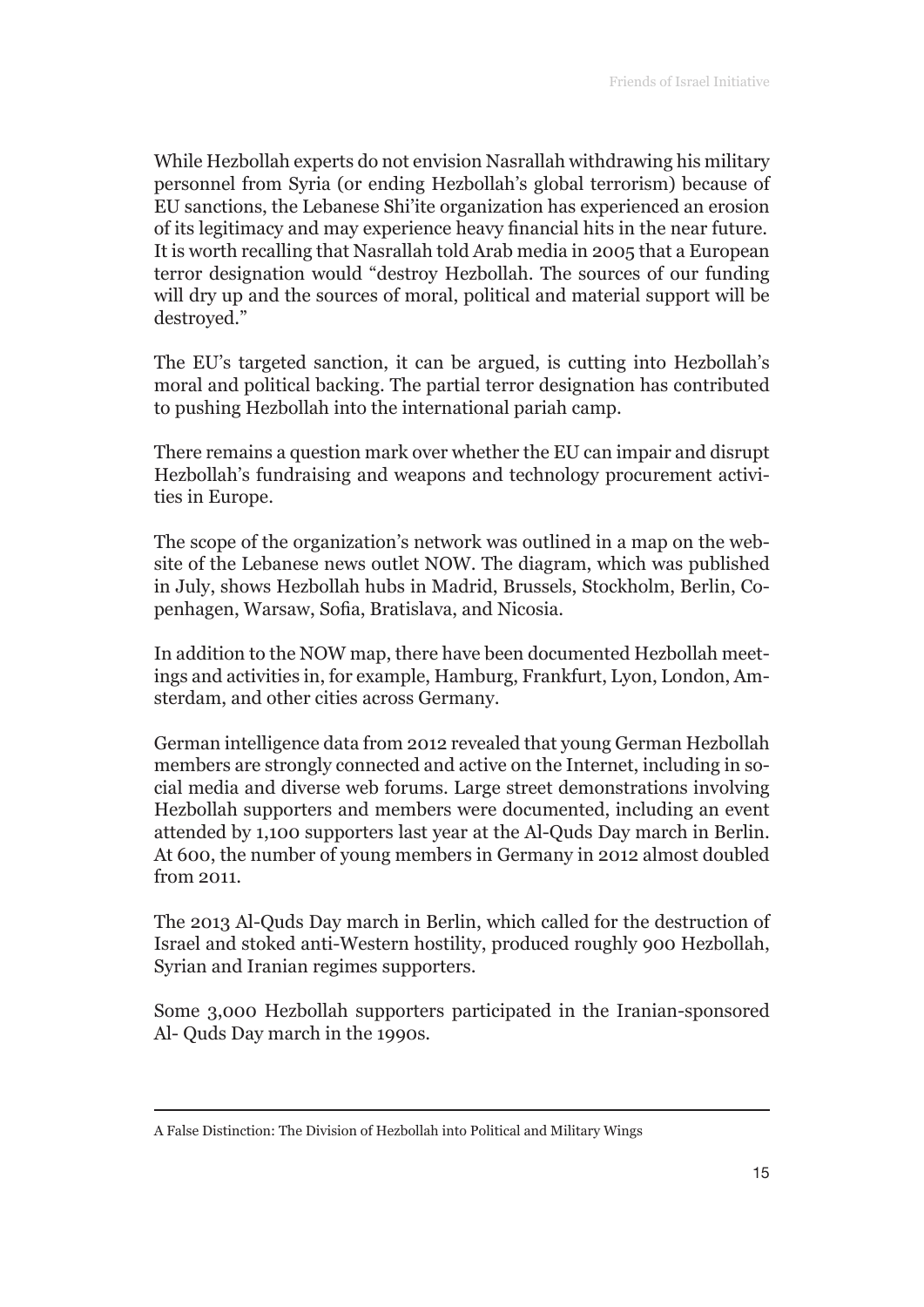The Jerusalem Post reported in 2012 that the Imam Ali Mosque in Hamburg, widely considered by experts in Germany and abroad to be part of the long arm of Iran's regime in the Federal Republic, chartered buses and sent Hezbollah supporters to an anti-Israel and anti-Western demonstration.<sup>28</sup>

Hamburg's local intelligence agency stated that "two buses with roughly 90 people traveled to Berlin this year. The costs for the travel were paid for by the IZH," an organization that operates the Shi'ite mosque.

Berlin has 250 active Hezbollah members. The local Berlin intelligence agency documented in its report that there is an annual "victory celebration of the liberation" in Berlin celebrating the IDF withdrawal from South Lebanon in May 2000. On May 26, 2012, roughly 700 Hezbollah participants took part in the event.

The report noted that in September 2012, Hezbollah members in many German cities protested against the anti-Islam film "Innocence of Muslims." Hezbollah leader Hassan Nasrallah called for worldwide demonstrations against the film.

German intelligence reports over the years cited the Hezbollah-controlled Orphans Project Lebanon in Germany as a way for Islamists to send money to Lebanon. The Orphans Project Lebanon e.V. (Waisenkinderprojekt e.V.) finances the families of Hezbollah members who commit suicide bombings against Israelis, and supports the Lebanese Shi'ite group's assassins and operatives.

The Orphans Project is located in the city of Göttingen, in the state of Lower Saxony. The state's intelligence agency told The Jerusalem Post that there were 130 active Hezbollah members in the state.

After the publication of a report by the European Foundation for Democracy (EFD) covering the Orphans Project in 2009, the Lower Saxony state government eliminated the tax subsidy for the so-called Hezbollah "charity" in 2010. However, successive conservative and social democratic governments in Lower Saxony refused to pull the plug on the Orphans Project operation. The EFD report showed that the Orphans Project Lebanon funnels donations to the Al Shahid Association in Lebanon. Alexander Ritzmann, the report's author, said at the time that Al Shahid was "disguised as a humanitarian organization" and "promotes violence and terrorism in the Middle East using donations collected in Germany and elsewhere." <sup>29</sup>

A False Distinction: The Division of Hezbollah into Political and Military Wings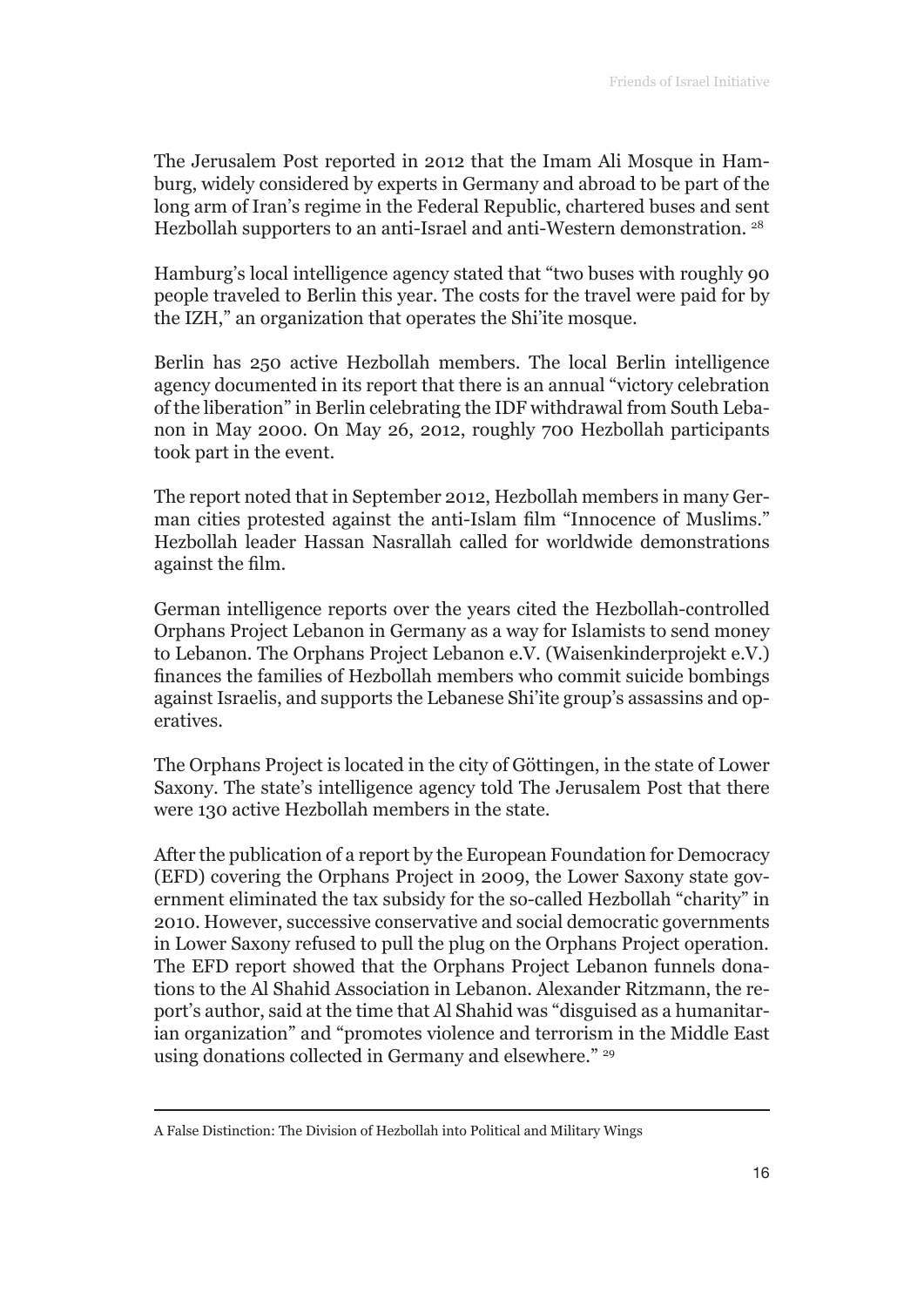According to the EFD study, Al Shahid provided financial support to "martyr families in Lebanon, for the purpose of relieving militiamen and assassins of the responsibility to provide for their families' future. In this way, the 'Orphans Project Lebanon e.V' encourages engagement in military and terrorist activities."

## Enforcement Mechanisms Available to the EU to Disrupt Hezbollah's Operations

The aforementioned Hezbollah fundraising operations in Germany are subject to review and possible closure. The EU's terror listing permits the authorities to freeze assets of the designated entity. However, there are serious challenges for EU regulators and counter-terrorism officials. To track Hezbollah-solicited funds in Europe, which are funneled to its military activities outside the EU, the EU will have to replicate sophisticated methods used by the US Treasury Department's anti-terrorism office. The same challenge exists for Hezbollah's fundraising for illicit militia-based work within the territory of the EU.

Given Hezbollah's ability to hide its funds behind the façade of its so-called social service and political activities, EU authorities will need to aggressively pursue the complex set of funding streams and financial disguises used by Hezbollah.

Dr. Matt Levitt argues that the EU ban includes significant levers of pressure that can be used to affect Hezbollah's operations in Europe.

The blacklisting "will enable EU governments to initiate preemptive intelligence investigations into activities that can be tied in any way to Hezbollah's military wing, thus acting as a strong deterrent," he wrote. "Germany and a handful of other European countries have already conducted such investigations, but the designation will spur many others to do so. This alone is a tremendous change that should make Europe a far less attractive place for Hezbollah operatives." <sup>30</sup>

Levitt stressed the "ban is a strong means of communicating to Hezbollah that its current activities are beyond the pale, and that continuing to engage in acts of violence will exact a high cost. Previously, the group had been permitted to mix its political and social welfare activities with its terrorist

A False Distinction: The Division of Hezbollah into Political and Military Wings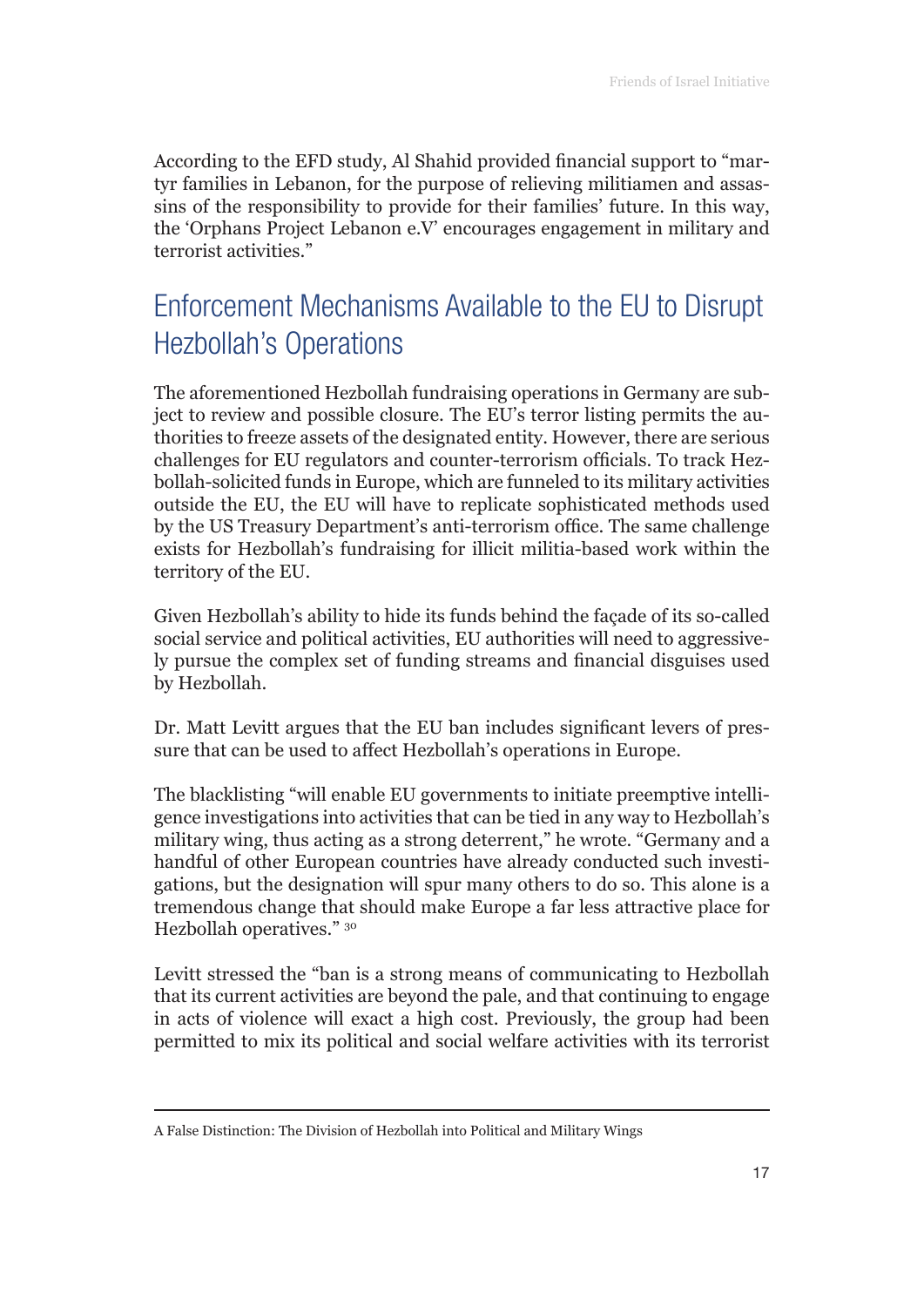and criminal activities, giving it an effective way to raise and launder money along with a measure of immunity for its militant activities."

Lastly, Levitt believes the "ban will probably still curtail Hezbollah fundraising. Some of the group's members may be barred from traveling to Europe as member states become bolder in opening new investigations and consider issuing visa restrictions under their national authorities as a result. And Hezbollah leaders may unilaterally curtail certain activities on the continent as they assess the ban's full impact and try to cut their losses at a time when the group is under severe international and domestic pressure."

Just a few days after the EU outlawed Hezbollah, The Jerusalem Post reported that Israeli officials are working on forwarding material to European authorities on Hezbollah's operations. "There is no need to have this type of engagement with the British, who were pushing this matter and are well aware of the intelligence. But with countries like Germany, France and Spain, who are new at this, all types of information will have to be shared," said Israeli officials.

#### Full Ban of Hezbollah and Unilateral National Bans

It is conceivable that the EU will move from its partial ban of Hezbollah to a full designation. There is an interesting precedent. In 2003, the EU eliminated its distinction between Hamas's political and military work. The EU had previously banned Hamas's military wing—known as the Izzedin al-Qassam Brigades. Hamas fundraising in Europe to advance its suicide bombing campaign against Israelis and its goal to destroy the Palestinian-Israeli peace process were the key reasons for the EU ban of Hamas's political wing. 32

The conflict in Syria could very well be the key factor in the EU calculus to fully outlaw Hezbollah. Nasrallah's highly jingoistic rhetoric in August, including declaring his willingness to personally fight in Syria, suggests that the EU's policy designed to influence a change in Hezbollah's political leadership is falling far short of its goal. In brief, the EU's aim to spare the political leadership appears to be a fool's errand.

On a side note, France remains wedded to retaining leverage in Syria and regaining its diplomatic presence. The long-term French-Syrian relationship carries great weight for France's foreign policy. Compounding Hezbollah's

A False Distinction: The Division of Hezbollah into Political and Military Wings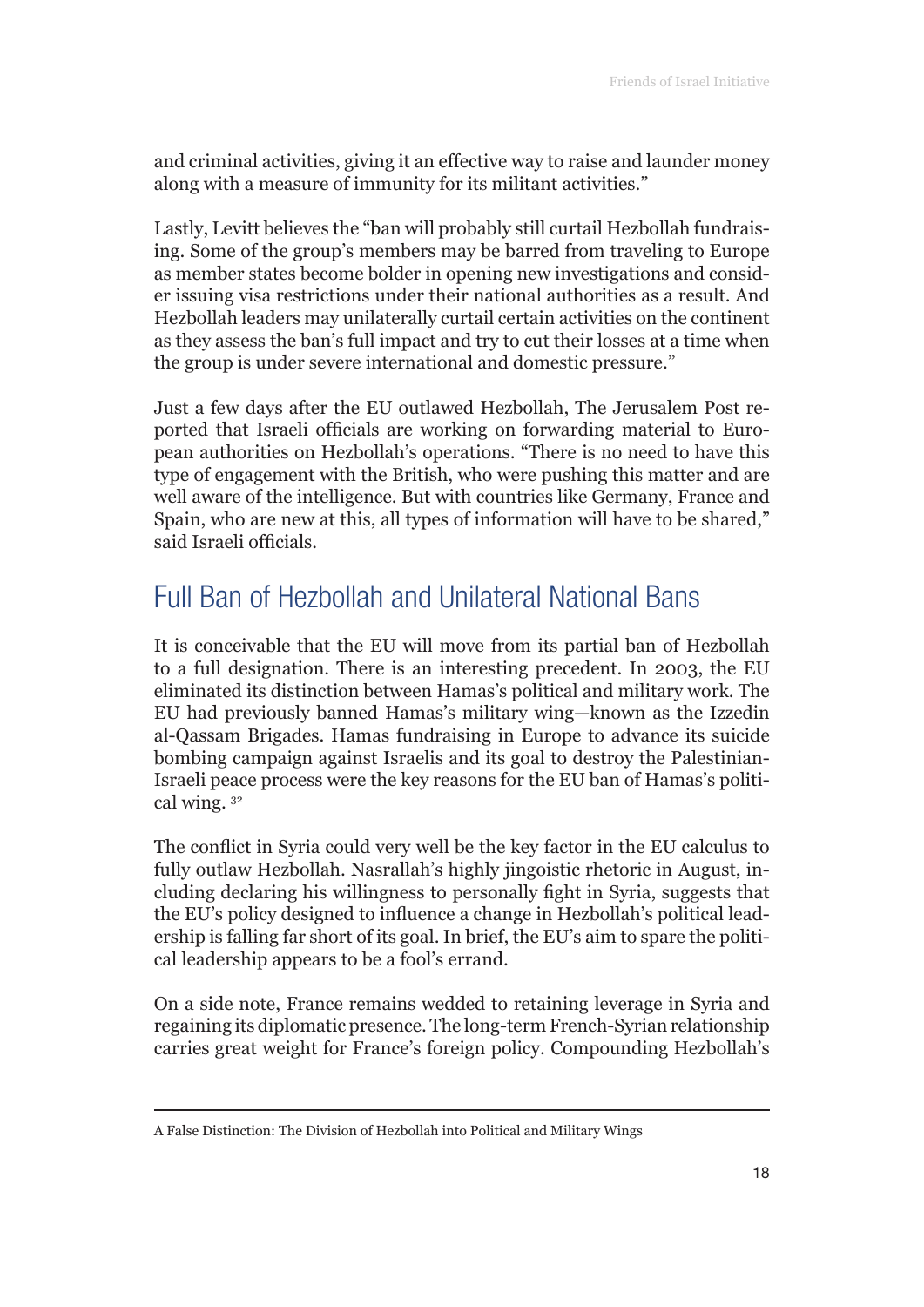destruction of Syrian society is the effect on Lebanon. Sunni rebels and radical jihadists are waging an existential war against Hezbollah throughout Syria. Hezbollah's invasion of Syria has brought the conflict – including car bombings and rocket attacks – back home to Lebanese villages and south Beirut.

If Hezbollah continues to destabilize Lebanon, where France has a diplomatic stake, the French government may ratchet up the pressure within the **EU** 

In the absence of a total ban of Hezbollah, individual EU member states can unilaterally outlaw Hezbollah. The Netherlands provides the most striking example of a national ban independent of the EU consensus process. While member states, as a rule of thumb, do not want to break with the EU consensus, there have been notable instance in the area of counterterrorism.

Take the example of Hezbollah's Al-Manar television station. Within Europe Al-Manar broadcasts have been banned, in different forms, by France, Germany, Spain and the Netherlands. In 2004, France's then-Prime Minister Jean-Pierre Raffarin justified the decision in stark terms:

 "Al-Manar's programs are incompatible with our values. It is clear that these programmes will lead to the rescinding of the agreement signed between the CSA and al-Manar," Mr. Raffarin said. <sup>33</sup> For the former Prime Minister, Al-Manar's "anti-Semitism" violated French values.

#### Conclusion: The potential for full ban is a real possibility

The EU decision to place Hezbollah's military wing on its terror list is a significant move, largely because it deals a powerful symbolic blow of delegitimization to Hezbollah and triggers processes that could disrupt and impair Hezbollah's European fundraising and movement.

However, European leaders are still permitted under the terror designation to meet and negotiate with Hezbollah politicians.

There are countervailing forces at work that could influence a change in the behavior of the EU. A broad range of politicians in the US, Canada, Israel, Bahrain—and the countries of the Gulf Cooperation Council—sharply

A False Distinction: The Division of Hezbollah into Political and Military Wings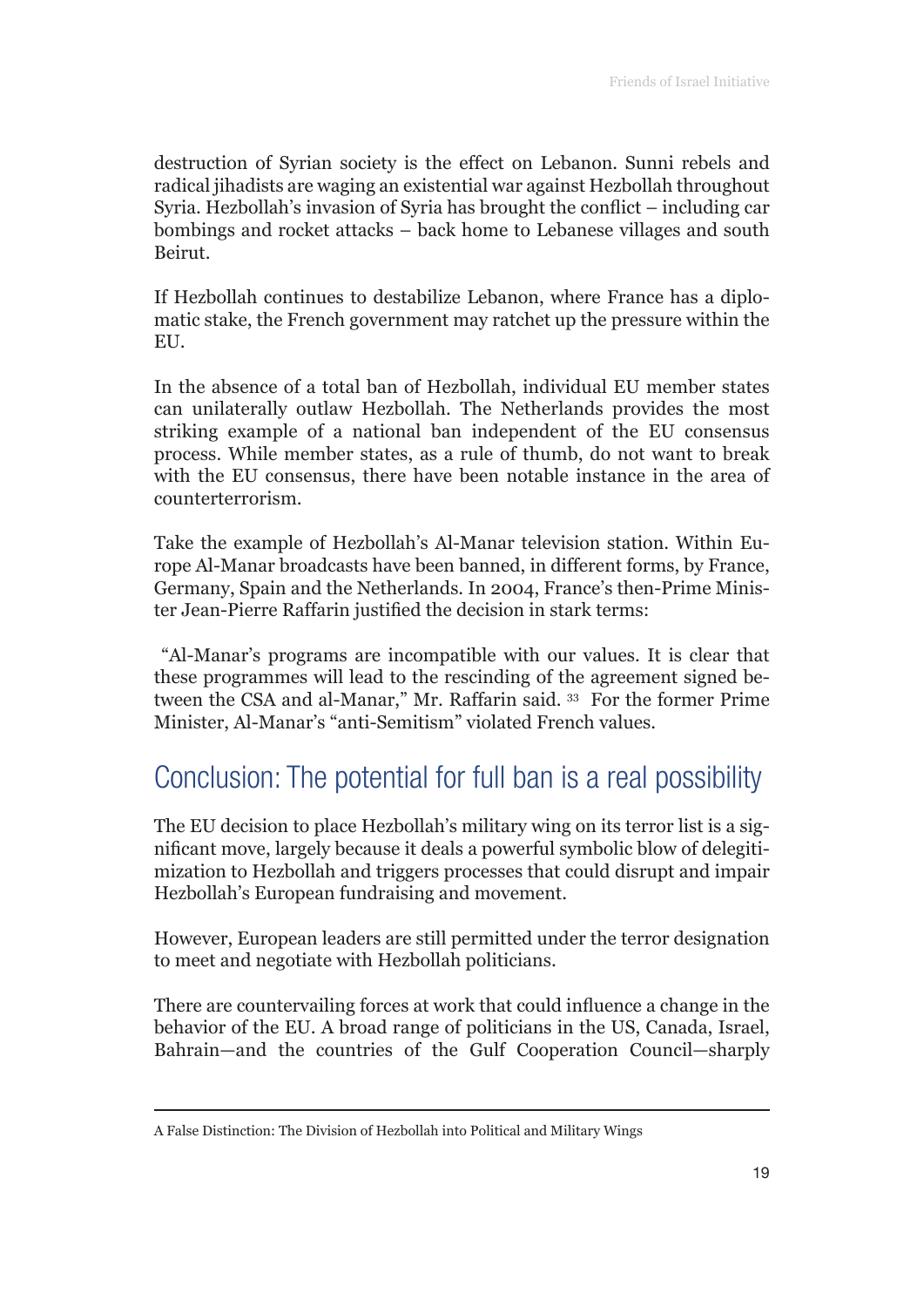disagree with the partial designation. In addition to growing Arab and Western pressure to fully ostracize Hezbollah, the Lebanese Shi'ite entity, with its jingoism in Syria and Lebanon, may turn out to be digging its own grave.

*Benjamin Weinthal is a Berlin-based research fellow at the Foundation for Defense of Democracies.*

Follow Benjamin on Twitter @BenWeinthal

A False Distinction: The Division of Hezbollah into Political and Military Wings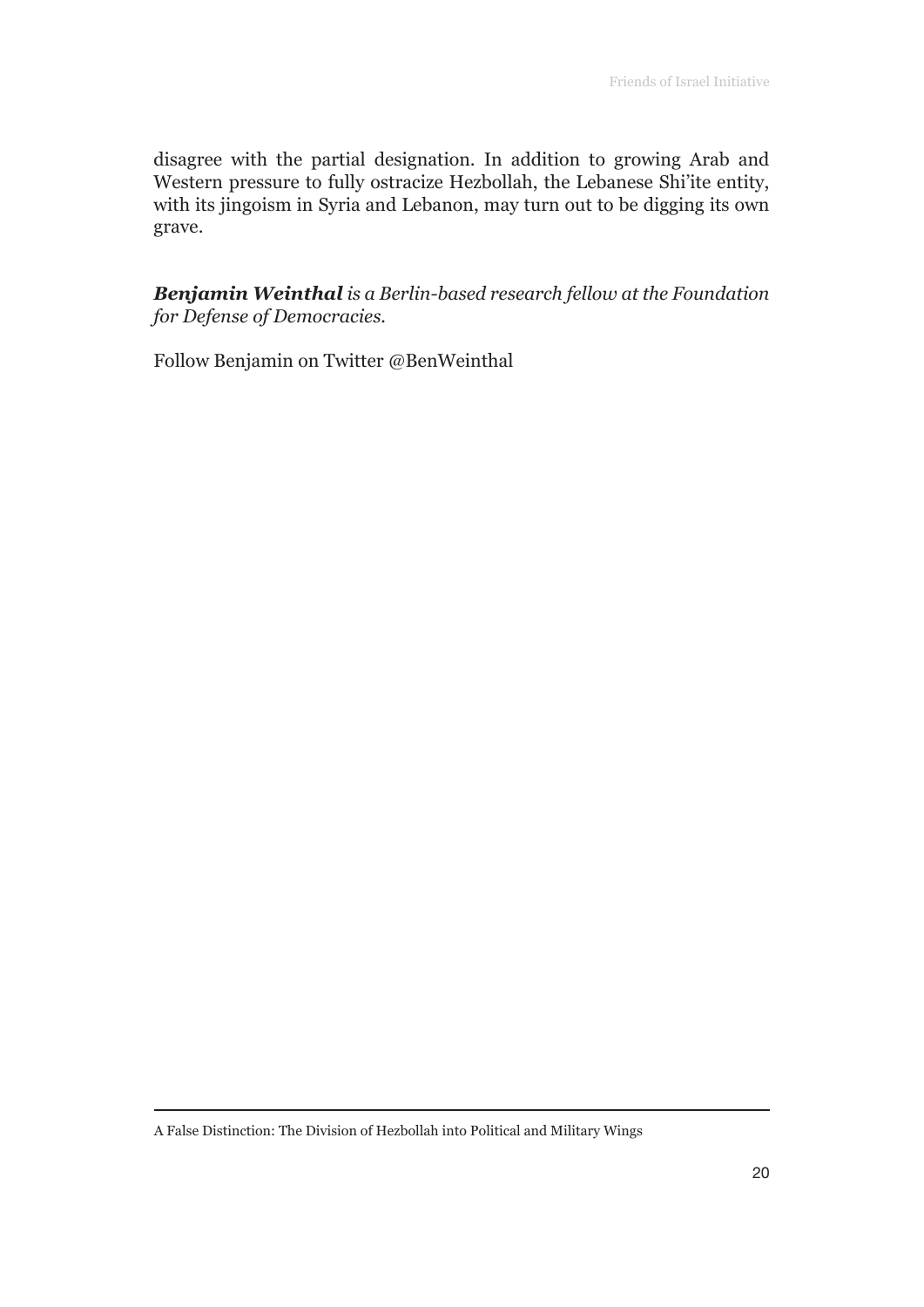#### **Notes**

1. http://www.jpost.com/International/EU-rebuffs-call-to-put-Hezbollah-on-terror-list

2. http://www.longwarjournal.org/threat-matrix/archives/2013/03/hezbollah\_member\_found\_guilty.php

3. http://www.fas.org/irp/world/netherlands/aivd2004-eng.pdf

4. http://www.jpost.com/International/Dutch-FM-EU-may-blacklist-Hezbollah-after-probe

5. http://online.wsj.com/article/SB117676512831571906.html

6. http://www.ngo-monitor.org/article/friedrich\_ebert\_stiftung\_fes\_funding\_for\_anti\_israel\_ngos\_ germany\_

7. http://www.idfblog.com/hezbollah/2013/06/11/how-does-the-world-classify-hezbollah/

8.http://www.jpost.com/Middle-East/Arab-Gulf-countries-plan-tougher-anti-Hezbollah-sanctions-than-EU-321308

9. http://www.ynetnews.com/articles/0,7340,L-4278524,00.html

10. http://www.jpost.com/International/EU-ban-on-Hezbollah-may-hinge-on-Burgas-bombing

11. http://www.jpost.com/International/Top-German-politician-calls-for-EU-to-ban-Hezbollah

12. http://www.matthiaskuentzel.de/contents/europas-feigheit-vor-der-hisbollah

13. http://www.bostonglobe.com/opinion/2013/03/03/trying-appease-hezbollah-will-not-keep-europesafe/4LijchF4Zei0Ol2KFgPeHK/story.html

14. http://www.jpost.com/International/Belgium-rejects-putting-Hezbollah-on-EU-terror-list

15. http://europe.cnn.com/2001/WORLD/europe/12/28/eu.terror/index.html

16. http://www.welt.de/politik/ausland/article113464013/Die-EU-und-ihr-selektiver-Kampf-gegen-den-Terror. html

17. http://www.jta.org/2013/07/23/news-opinion/israel-middle-east/to-jewish-groups-eus-partial-ban-onhezbollah-is-a-good-start#ixzz2cEc2VIJ8

18. http://euobserver.com/foreign/118859

19. http://now.mmedia.me/lb/en/commentaryanalysis/a-nifty-conceit-the-eu-hezbollah-and-lebanon

20. http://www.dailystar.com.lb/News/Politics/2013/Mar-11/209572-irish-minister-hezbollah-has-just-onewing.ashx#ixzz2cFnBXWrc

21. http://www.jpost.com/International/US-official-urges-EU-to-name-Hezbollah-terrorists

22. http://www.thetimes.co.uk/tto/opinion/columnists/article3671013.ece

23. http://www.bloomberg.com/news/2013-05-29/why-does-europe-think-hezbollah-is-only-partly-terrorist-. html

24. http://www.nytimes.com/2013/02/18/opinion/hezbollah-unmasked.html

25. http://www.jpost.com/Diplomacy-and-Politics/Congress-to-EU-No-difference-between-politics-andmilitary-for-Hezbollah-322061

A False Distinction: The Division of Hezbollah into Political and Military Wings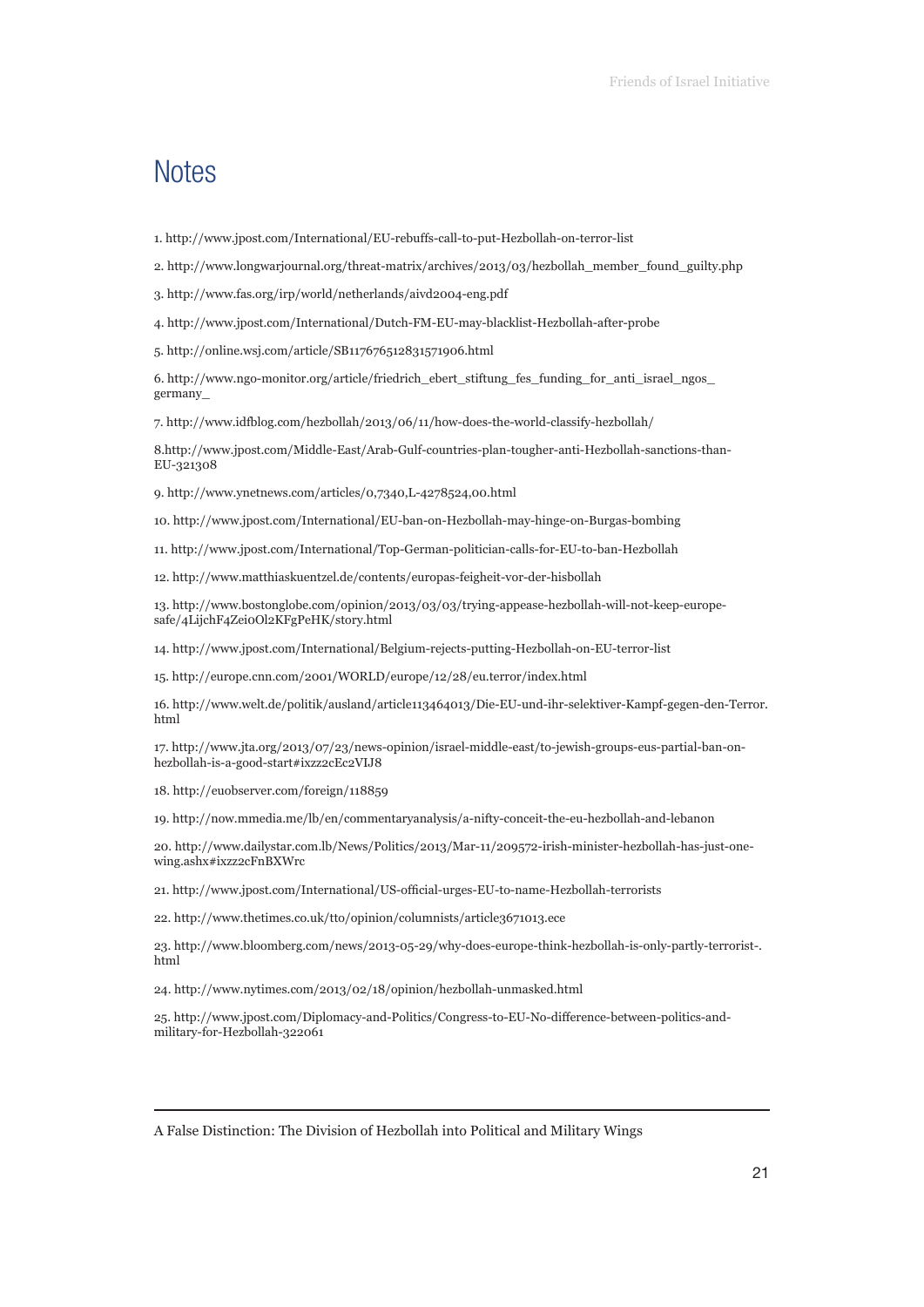26. http://articles.latimes.com/2009/apr/13/world/fg-lebanon-hezbollah13

27. http://www.foreignaffairs.com/articles/139825/bilal-y-saab/hezbollah-under-fire

28. http://www.jpost.com/Middle-East/German-mosque-groups-raising-funds-for-Hezbollah-317500

29. http://www.europeandemocracy.org/home/latest-efd-report-hezbollah-fundraising-in-germany-taxdeductible.html

30. http://www.washingtoninstitute.org/policy-analysis/view/there-is-no-distinct-hezbollah-military-wing-sowhy-ban-it

31. http://www.jpost.com/Diplomacy-and-Politics/After-terrorist-designation-Israel-to-begin-giving-intel-on-Hezbollah-to-EU-enforcement-officials-320878

32. http://www.telegraph.co.uk/news/worldnews/middleeast/israel/1441311/Hamas-is-added-to-EUsblacklist-of-terror.html

33. http://news.bbc.co.uk/2/hi/europe/4064317.stm

A False Distinction: The Division of Hezbollah into Political and Military Wings